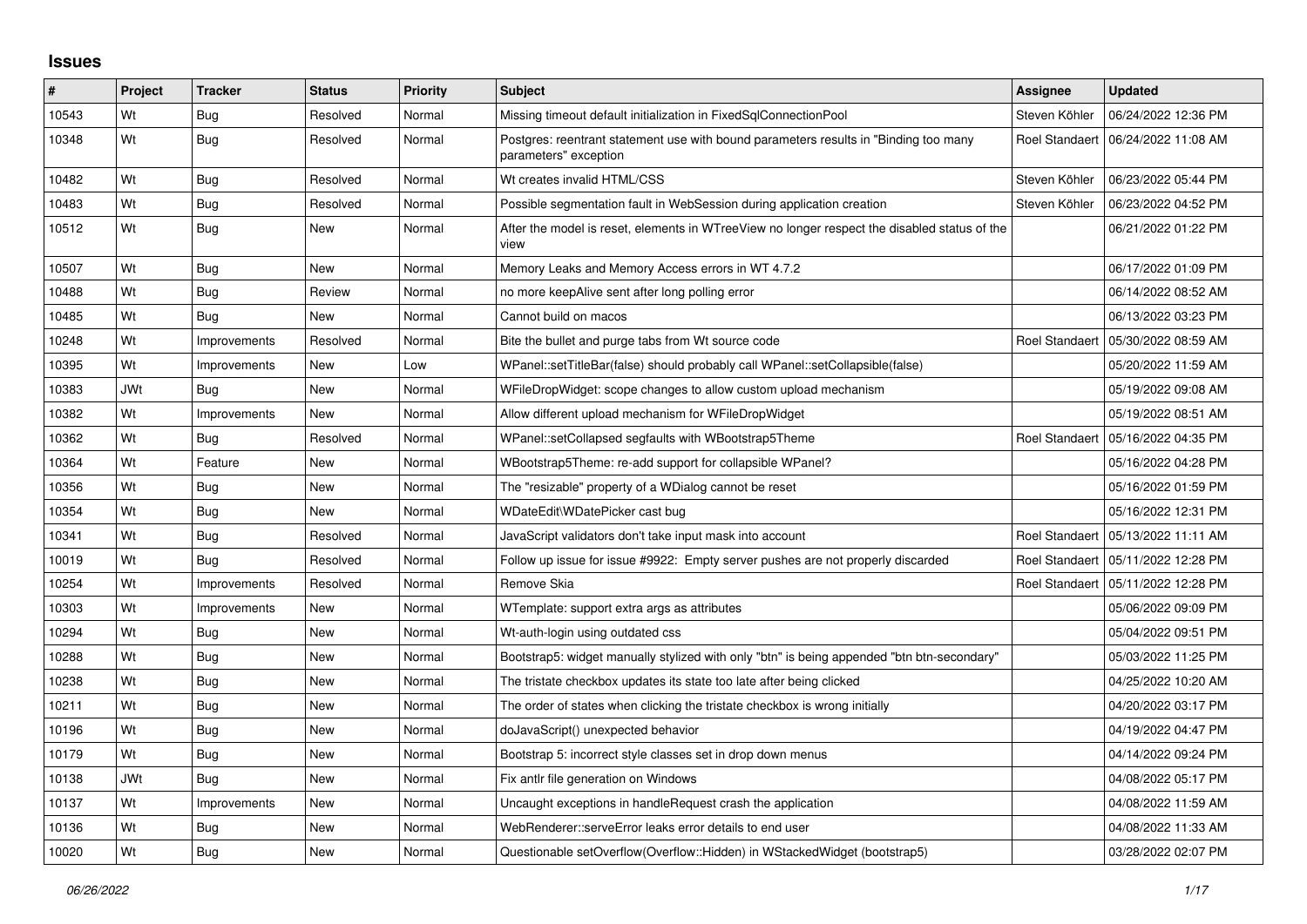| $\vert$ # | Project    | <b>Tracker</b> | <b>Status</b>     | Priority | <b>Subject</b>                                                                         | Assignee         | <b>Updated</b>                       |
|-----------|------------|----------------|-------------------|----------|----------------------------------------------------------------------------------------|------------------|--------------------------------------|
| 7417      | Wt         | Feature        | Review            | Normal   | HiDPI canvas for WPaintedWidget                                                        |                  | 03/25/2022 03:29 PM                  |
| 9938      | Wt         | Bug            | Review            | Normal   | Close button not displayed correctly in dialog in Bootstrap 5                          |                  | 03/24/2022 08:58 AM                  |
| 9923      | Wt         | Bug            | Review            | Normal   | WFileDropWidget dropcover style added while not accepting drops                        |                  | 03/22/2022 02:56 PM                  |
| 9939      | Wt         | Feature        | New               | Normal   | Consider exposing configuration as an API                                              |                  | 03/16/2022 07:53 AM                  |
| 9116      | <b>JWt</b> | Feature        | <b>New</b>        | Normal   | Support long file sizes in WResource                                                   | Korneel<br>Dumon | 03/11/2022 11:07 AM                  |
| 9017      | <b>JWt</b> | Feature        | <b>New</b>        | Normal   | Add SAML support to JWt Auth                                                           |                  | 03/11/2022 11:07 AM                  |
| 8893      | <b>JWt</b> | Feature        | <b>New</b>        | Normal   | Port Dbo forms to JWt                                                                  | Loeka Rogge      | 03/11/2022 11:07 AM                  |
| 9106      | Wt         | Bug            | <b>InProgress</b> | Normal   | Wt with websockets can leak WebRequests and file descriptors at session exit           | Korneel<br>Dumon | 03/10/2022 04:34 PM                  |
| 9076      | Wt         | <b>Bug</b>     | Review            | Normal   | Opening popup (calendar) of Wt::WDateEdit fails in Widgetset mode on first render.     |                  | 03/10/2022 04:32 PM                  |
| 7228      | Wt         | Feature        | Review            | Normal   | Mobile Usability for TimeEdit & DateEdit                                               |                  | 03/10/2022 04:18 PM                  |
| 9328      | Wt         | Bug            | Review            | Normal   | Strange XHTML ToolTip positioning                                                      |                  | 03/10/2022 03:35 PM                  |
| 7814      | Wt         | Feature        | Review            | Normal   | Consider supporting SameSite attribute on cookies                                      |                  | 03/10/2022 03:32 PM                  |
| 8759      | Wt         | Feature        | InProgress        | Normal   | Add a WDateTimeEdit                                                                    |                  | 03/10/2022 03:30 PM                  |
| 7279      | Wt         | Feature        | <b>New</b>        | Normal   | WLineEdit add support for HTML5 email type                                             |                  | 03/10/2022 03:30 PM                  |
| 7645      | Wt         | <b>Bug</b>     | New               | Normal   | Inconsistencies with anchor text selection and inclusion in tab chain                  |                  | 03/10/2022 03:28 PM                  |
| 8602      | Wt         | Bug            | <b>New</b>        | Normal   | No changed() signal when toggling a check box programmatically                         |                  | 03/10/2022 03:27 PM                  |
| 8660      | Wt         | Improvements   | New               | Normal   | Make redirect the default OAuth method?                                                |                  | 03/10/2022 03:26 PM                  |
| 8781      | Wt         | Improvements   | New               | Normal   | Document that the unload event is not guaranteed                                       |                  | 03/10/2022 03:25 PM                  |
| 9207      | Wt         | Improvements   | <b>New</b>        | Normal   | Follow up on Bootstrap 5 theme                                                         |                  | 03/10/2022 03:25 PM                  |
| 8801      | Wt         | Improvements   | <b>InProgress</b> | Normal   | Adopt a policy for the minimum version of main dependencies                            | Roel Standaert   | 03/10/2022 03:24 PM                  |
| 9595      | Wt         | <b>Bug</b>     | <b>InProgress</b> | Normal   | Consider improvements to Wt Dbo floating-point round-trip/precision (Postgres backend) |                  | Roel Standaert   03/10/2022 03:24 PM |
| 9596      | Wt         | Bug            | InProgress        | Normal   | Possible regression with Wt Dbo floating-point precision (Postgres backend)            | Roel Standaert   | 03/10/2022 03:23 PM                  |
| 9265      | Wt         | <b>Bug</b>     | <b>New</b>        | Normal   | WBorderLayout documentation error                                                      |                  | 03/10/2022 03:23 PM                  |
| 9350      | Wt         | Improvements   | New               | Normal   | Allow for customization of Bootstrap 5 theme                                           |                  | 03/10/2022 03:22 PM                  |
| 8760      | Wt         | <b>Bug</b>     | Review            | Normal   | Wt::Auth: resend activation mail                                                       |                  | 03/10/2022 03:20 PM                  |
| 9442      | Wt         | Feature        | Review            | Normal   | Wt::Dbo::Query suggestions                                                             |                  | 03/10/2022 02:57 PM                  |
| 9570      | Wt         | Improvements   | New               | Low      | Remove uses of WT_CXX14 and WT_CXX14ONLY                                               |                  | 03/10/2022 11:02 AM                  |
| 9861      | Wt         | Feature        | Review            | Normal   | Build wtwithqt with Qt 6                                                               |                  | 03/10/2022 11:01 AM                  |
| 9284      | Wt         | <b>Bug</b>     | New               | Normal   | WTableView does not layout correctly when inside a WTabWidget                          |                  | 03/09/2022 03:49 PM                  |
| 9811      | Wt         | Bug            | New               | Normal   | Run problem                                                                            |                  | 03/07/2022 10:23 PM                  |
| 9881      | Wt         | Support        | New               | Normal   | Using bootstrap 5                                                                      |                  | 03/07/2022 04:32 PM                  |
| 9864      | Wt         | <b>Bug</b>     | New               | Normal   | Wt::Signal doesn't properly bind to function object with 4 or more arguments           |                  | 03/04/2022 12:06 PM                  |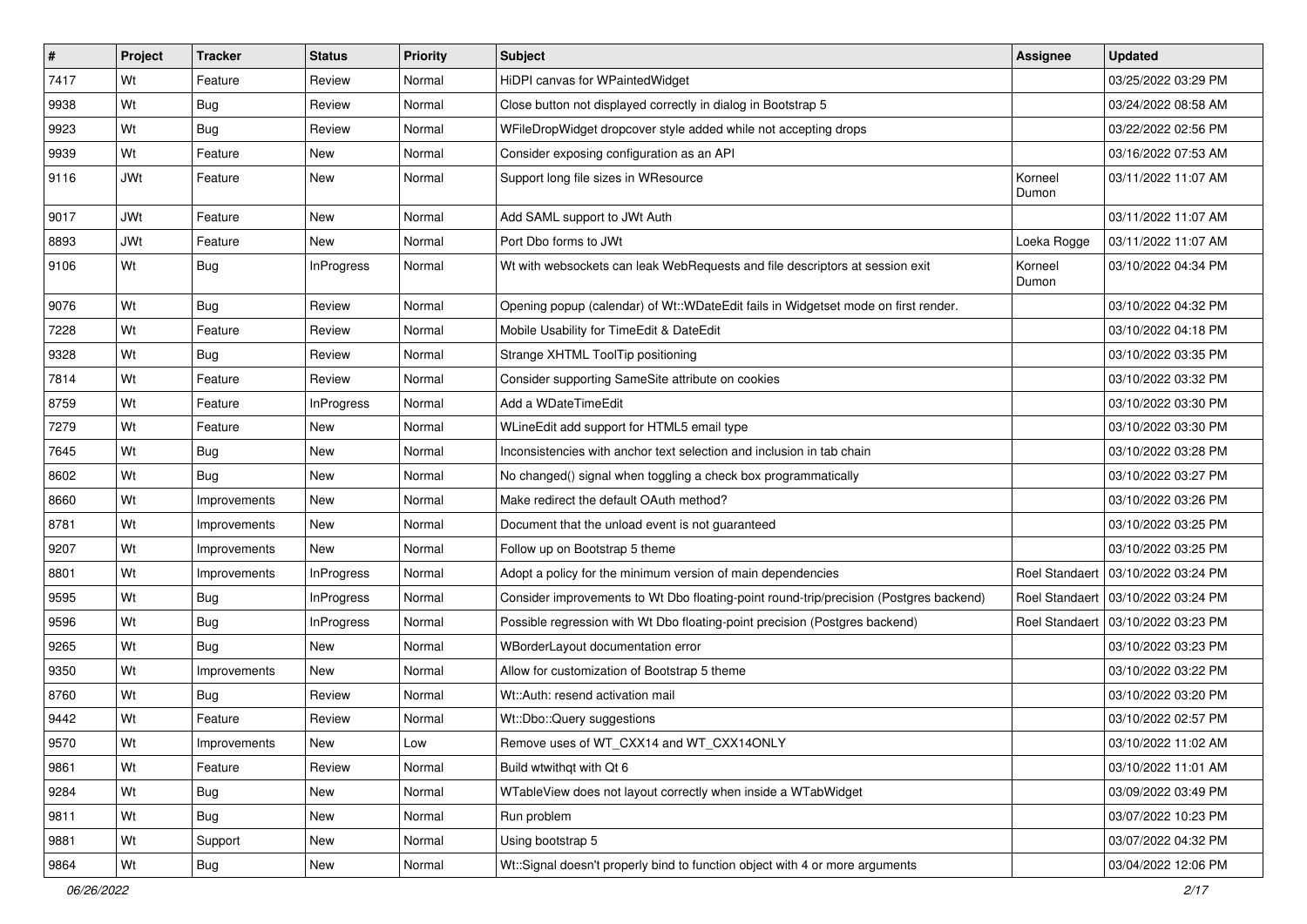| $\vert$ # | Project    | <b>Tracker</b> | <b>Status</b> | Priority  | <b>Subject</b>                                                                                    | Assignee         | <b>Updated</b>      |
|-----------|------------|----------------|---------------|-----------|---------------------------------------------------------------------------------------------------|------------------|---------------------|
| 9836      | Wt         | Support        | New           | Normal    | WLineEdit font_size                                                                               |                  | 03/01/2022 10:06 PM |
| 9745      | Wt         | Feature        | <b>New</b>    | Normal    | Dbo: LRU prepared statement cache                                                                 |                  | 02/14/2022 04:53 PM |
| 9678      | Wt         | Bug            | New           | Normal    | Crash in Wt::Dbo if we clear a collection and add an item.                                        |                  | 02/10/2022 10:40 AM |
| 9725      | Wt         | Feature        | New           | Normal    | Add manual multi-threading support                                                                |                  | 02/08/2022 11:08 PM |
| 9728      | Wt         | <b>Bug</b>     | <b>New</b>    | Normal    | WSuggestionPopup may be truncated by parent widget if the parent has vertical scrollbar           |                  | 02/08/2022 02:32 PM |
| 9700      | Wt         | Support        | New           | Normal    | Log Y-Axis on WCartesianChart not displaying expected tick labels                                 |                  | 02/04/2022 02:18 PM |
| 9719      | Wt         | Bug            | New           | Normal    | Wt AxisSliderWidget view port is no longer sync with the Chart                                    |                  | 02/04/2022 04:17 AM |
| 9689      | Wt         | Bug            | New           | High      | Auth::RegisterWidget not usable on Mobile                                                         |                  | 02/01/2022 10:14 AM |
| 9589      | Wt         | Bug            | <b>New</b>    | Normal    | Wt does not always show the indicator between the rows if dropping on an item is also<br>allowed. |                  | 01/25/2022 03:19 PM |
| 7974      | Wt         | Bug            | New           | Normal    | WPopupMenu gets cut off at layout-boundaries/scrollbars                                           |                  | 01/24/2022 03:37 PM |
| 9644      | Wt         | Bug            | New           | Normal    | Chart legend formatting                                                                           |                  | 01/24/2022 12:52 PM |
| 9622      | Wt         | <b>Bug</b>     | <b>New</b>    | Normal    | Wrong positioning of the WPopupMenu                                                               |                  | 01/17/2022 02:57 PM |
| 9615      | Wt         | Bug            | New           | Normal    | Missing handling of drop event in WAbstractProxyModel and WStandardItemModel                      |                  | 01/13/2022 01:48 PM |
| 9590      | Wt         | <b>Bug</b>     | New           | Low       | Panel header looses "panel-heading" class if titleBarWidget is created manually                   |                  | 01/07/2022 06:18 PM |
| 9556      | Wt         | Bug            | New           | Normal    | Cannot hide widgets with bootstrap5 d-* classes                                                   |                  | 01/01/2022 09:25 PM |
| 9522      | <b>JWt</b> | Bug            | New           | Normal    | Java Jwt documentation links are broken                                                           | Korneel<br>Dumon | 12/17/2021 05:37 PM |
| 9223      | Wt         | Bug            | New           | Immediate | dropDownButton of SplitButton is in new line if put in layout                                     |                  | 12/15/2021 10:02 PM |
| 9174      | Wt         | <b>Bug</b>     | New           | Immediate | setLayoutSizeAware blocks setOverflow(Auto)                                                       |                  | 12/15/2021 10:01 PM |
| 9506      | Wt         | <b>Bug</b>     | <b>New</b>    | Normal    | Cannot move callbacks                                                                             |                  | 12/15/2021 06:02 PM |
| 9493      | Wt         | Feature        | New           | Normal    | Make Wt bindable                                                                                  |                  | 12/14/2021 09:28 PM |
| 9421      | Wt         | Support        | New           | Normal    | WGoogleMap addlconMarker                                                                          |                  | 12/08/2021 03:35 PM |
| 9467      | Wt         | Support        | New           | Normal    | Loading background                                                                                |                  | 12/08/2021 03:29 PM |
| 9422      | Wt         | Bug            | New           | Normal    | Probable bug in Chart Axis                                                                        |                  | 12/01/2021 02:47 AM |
| 9295      | Wt         | Bug            | <b>New</b>    | Normal    | Wt::WMenuItem SetIcon not working                                                                 |                  | 11/30/2021 11:27 AM |
| 9348      | Wt         | Feature        | New           | Low       | Using Wt for Progressive Web App (PWA) with offline capabilities                                  |                  | 11/17/2021 07:07 PM |
| 9343      | Wt         | Improvements   | New           | Normal    | (How to) Add switch widget to Wt                                                                  |                  | 11/16/2021 02:57 PM |
| 6763      | Wt         | <b>Bug</b>     | New           | Immediate | Seticon for Wt::WMenuItem is not working                                                          |                  | 11/07/2021 08:10 AM |
| 9289      | Wt         | <b>Bug</b>     | New           | High      | <b>Partitioned Tables</b>                                                                         |                  | 11/04/2021 11:45 PM |
| 9252      | Wt         | <b>Bug</b>     | New           | Normal    | Deprecated message in FontSupportPang.C build                                                     | Koen Deforche    | 10/24/2021 05:57 PM |
| 9241      | Wt         | Improvements   | New           | Normal    | Support multiple Reply-To addresses inside Wt::Mail::Message                                      |                  | 10/20/2021 04:38 PM |
| 8156      | Wt         | Bug            | New           | Normal    | X-Frame-Option=SAMEORIGIN doesn't let my application be visualized inside iframe                  |                  | 10/20/2021 11:36 AM |
| 9115      | Wt         | Improvements   | New           | Normal    | Set the version in WBootstrapTheme C'tor                                                          |                  | 10/11/2021 06:09 PM |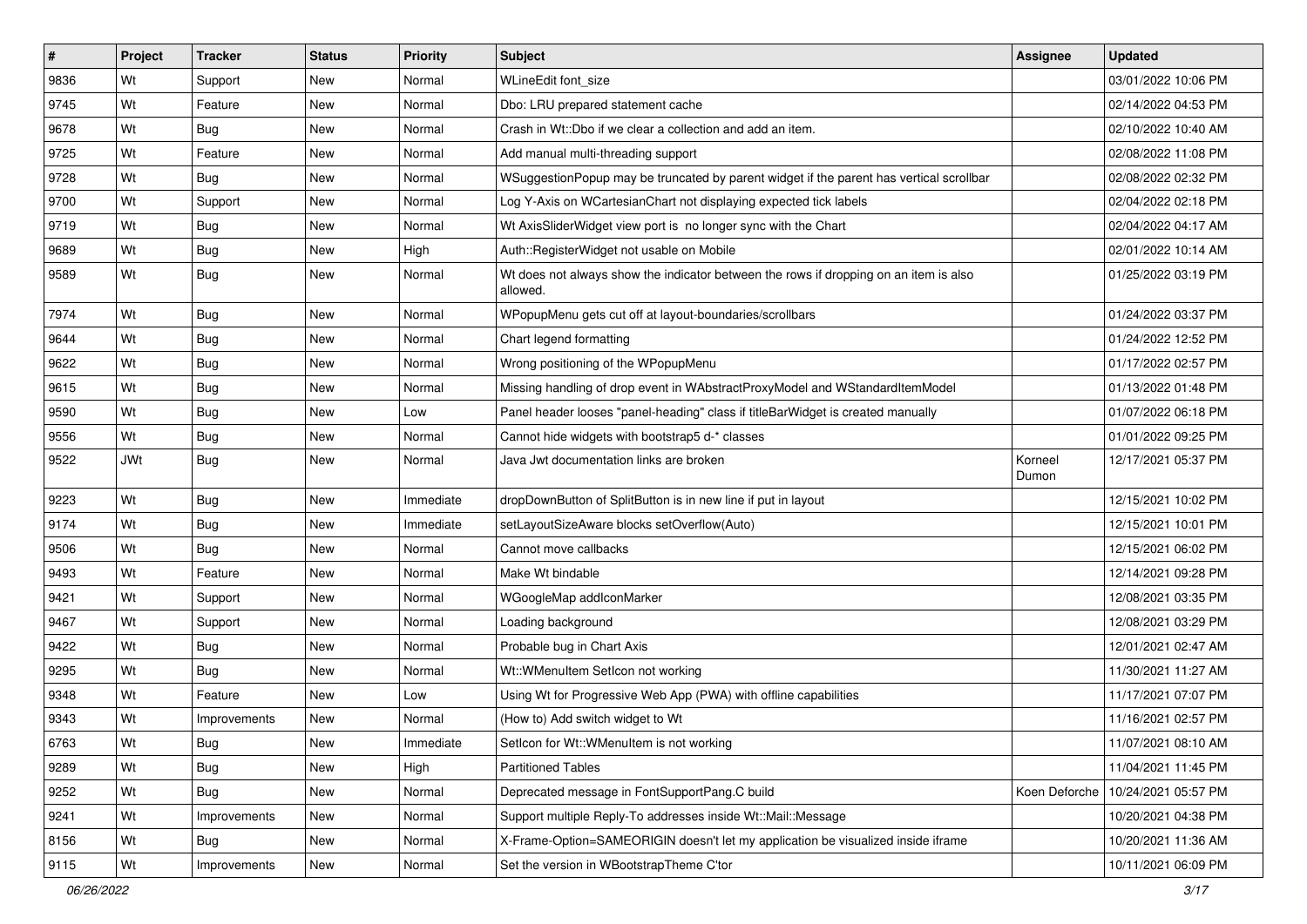| $\vert$ # | Project    | <b>Tracker</b> | <b>Status</b> | <b>Priority</b> | Subject                                                                                           | <b>Assignee</b>      | <b>Updated</b>                       |
|-----------|------------|----------------|---------------|-----------------|---------------------------------------------------------------------------------------------------|----------------------|--------------------------------------|
| 9107      | Wt         | Improvements   | New           | Normal          | New overloaded C'tor for Wt::Auth::PasswordVerifier                                               |                      | 09/27/2021 06:23 PM                  |
| 9088      | Wt         | <b>Bug</b>     | <b>New</b>    | Normal          | Http::Message copy assignment missing                                                             |                      | 09/22/2021 11:10 AM                  |
| 9078      | Wt         | Bug            | New           | Normal          | MySql backend c'tor dbhost parameter is passed by value instead of reference.                     |                      | 09/20/2021 06:36 PM                  |
| 9039      | Wt         | Bug            | New           | Normal          | Wt::WDateTime::toLocalDateTime not working                                                        |                      | 09/17/2021 12:13 PM                  |
| 9067      | Wt         | Support        | <b>New</b>    | Immediate       | SetCookie age                                                                                     |                      | Koen Deforche   09/15/2021 02:19 PM  |
| 7943      | Wt         | Feature        | New           | Normal          | std::string_view support                                                                          |                      | 09/14/2021 12:43 PM                  |
| 9063      | Wt         | Feature        | New           | Normal          | ClickHouse DBO Backend                                                                            |                      | 09/14/2021 12:29 PM                  |
| 7986      | Wt         | Feature        | New           | Normal          | Consider optimizing updates by only changing changed form values?                                 | ruben kindt          | 09/14/2021 09:45 AM                  |
| 9055      | Wt         | <b>Bug</b>     | New           | Normal          | DB2 support                                                                                       |                      | 09/09/2021 04:43 PM                  |
| 9046      | Wt         | Improvements   | New           | Normal          | WServer::post() and strand                                                                        |                      | 09/08/2021 01:52 AM                  |
| 8508      | Wt         | Feature        | New           | Normal          | Use C++20's time zone support in std::chrono by default if supported.                             | ruben kindt          | 09/03/2021 03:51 PM                  |
| 8707      | Wt         | Support        | New           | Normal          | How to upload a file with javascript?                                                             |                      | 08/21/2021 11:14 PM                  |
| 7528      | Wt         | Feature        | New           | Low             | <b>Official Forward Declaration Support</b>                                                       |                      | 07/21/2021 04:24 AM                  |
| 8821      | Wt         | Bug            | New           | Low             | Collapsed Disabled WPanel is not recognisable to be disabled                                      |                      | 07/17/2021 02:11 AM                  |
| 8804      | <b>JWt</b> | Bug            | New           | Low             | WMenu signal not exposed after unbinding and rebinding the Widget                                 |                      | Roel Standaert 07/14/2021 10:44 AM   |
| 8730      | Wt         | Bug            | New           | Normal          | Unexpected "order by (SELECT NULL)" when setting a limit                                          |                      | 07/08/2021 01:18 PM                  |
| 8732      | Wt         | Support        | New           | Normal          | Continuous Plotting of Live data on WCartesianChart                                               | Korneel<br>Dumon     | 07/06/2021 05:38 PM                  |
| 8718      | Wt         | Support        | New           | Normal          | About Wt.WT.updateDelay                                                                           |                      | 07/06/2021 05:18 PM                  |
| 8757      | Wt         | Improvements   | New           | Normal          | Setting position of WDialog                                                                       |                      | 07/01/2021 10:02 AM                  |
| 7687      | Wt         | <b>Bug</b>     | Feedback      | Normal          | OIDC example not redirecting to authorization endpoint with Javascript enabled                    |                      | Roel Standaert   06/22/2021 10:21 AM |
| 8714      | Wt         | Bug            | New           | Normal          | Security bug: WAnchor should set rel="noopener" when opening a link that opens in a new<br>window |                      | 06/20/2021 07:36 PM                  |
| 8711      | Wt         | Support        | New           | Normal          | Loading Y-axis values on moving Live 2D graph using WCartesianChart                               |                      | 06/18/2021 05:15 PM                  |
| 8366      | Wt         | Bug            | Feedback      | Normal          | Auth widget needs reload                                                                          |                      | 06/10/2021 08:43 AM                  |
| 8630      | Wt         | Feature        | <b>New</b>    | Normal          | Update DB                                                                                         |                      | 06/03/2021 11:09 AM                  |
| 8629      | Wt         | Improvements   | New           | Normal          | Change JavaScript minifier                                                                        |                      | 06/03/2021 10:25 AM                  |
| 7598      | Wt         | Feature        | New           | Normal          | Consider providing independent weakSessionIds to identify private WResource URLs                  |                      | 06/02/2021 09:45 PM                  |
| 8620      | Wt         | Feature        | New           | Normal          | Consider improvements to the API to prevent bugs like issue #7669                                 |                      | 06/02/2021 09:43 PM                  |
| 8608      | Wt         | Support        | New           | Normal          | Wt::Dbo: how to avoid creation of prepared statements?                                            |                      | 06/01/2021 12:42 PM                  |
| 8603      | Wt         | Support        | New           | Normal          | WTreeTable as widget does not render correctly                                                    | Dimitrios<br>Sideris | 05/29/2021 03:26 PM                  |
| 8576      | Wt         | Support        | New           | Urgent          | wt application using wthttpd that is currently suffering a DDOS attack                            |                      | 05/25/2021 10:57 AM                  |
| 8458      | Wt         | Feature        | New           | Normal          | WKeyEvent don't give access to JavaScriptEvent jsEvent_on wt4                                     |                      | 05/21/2021 11:24 AM                  |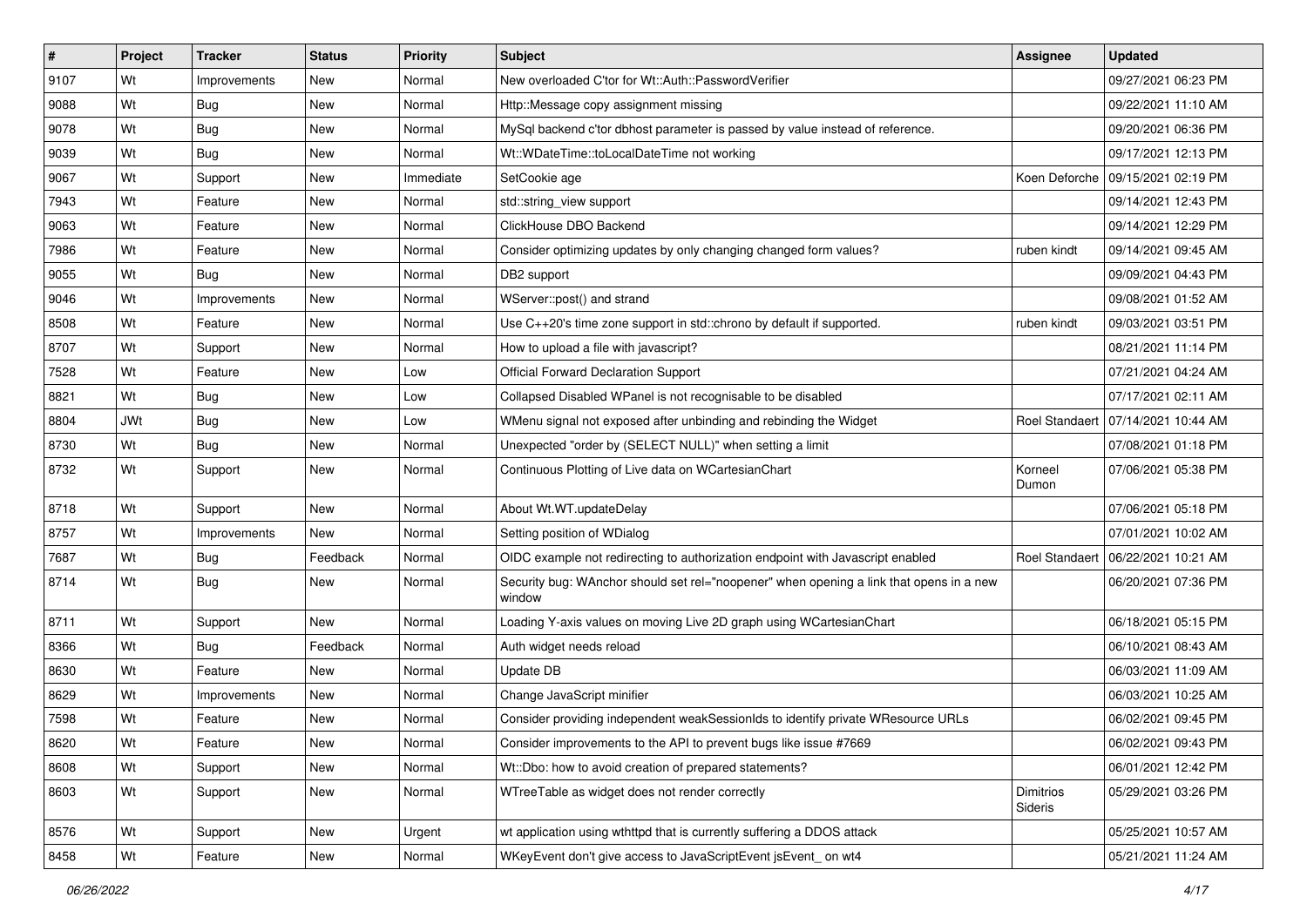| #    | <b>Project</b> | <b>Tracker</b> | <b>Status</b>     | Priority  | <b>Subject</b>                                                                                        | Assignee         | <b>Updated</b>      |
|------|----------------|----------------|-------------------|-----------|-------------------------------------------------------------------------------------------------------|------------------|---------------------|
| 8544 | Wt             | <b>Bug</b>     | <b>New</b>        | Normal    | WFileUpload : uploaded signal never called                                                            |                  | 05/21/2021 10:43 AM |
| 8526 | Wt             | Support        | <b>New</b>        | Normal    | Widget example code for Constellation plot                                                            |                  | 05/19/2021 10:20 AM |
| 8434 | Wt             | Support        | New               | Normal    | The best IDE and compiler C++ for Wt development on Ubuntu                                            |                  | 05/03/2021 11:37 AM |
| 8416 | Wt             | <b>Bug</b>     | <b>New</b>        | Normal    | Wt crashes in ~Configuration                                                                          |                  | 04/28/2021 03:25 PM |
| 8378 | Wt             | <b>Bug</b>     | <b>InProgress</b> | Normal    | WStandardItemModel::sort doesn't work when the items are created lazily.                              |                  | 04/27/2021 09:00 PM |
| 8374 | <b>JWt</b>     | Bug            | New               | Normal    | PDFJet unicode                                                                                        |                  | 04/19/2021 12:22 PM |
| 8344 | Wt             | <b>Bug</b>     | New               | Low       | Missing reference in WComboBox::setModel() argument                                                   |                  | 04/14/2021 02:10 PM |
| 7740 | Wt             | Support        | New               | Normal    | setValueStyleClass has no visual effect                                                               | Korneel<br>Dumon | 04/13/2021 12:16 PM |
| 8332 | Wt             | Bug            | <b>New</b>        | Normal    | Cannot compile wt 4.5.0 on raspbian                                                                   |                  | 04/12/2021 08:07 PM |
| 8321 | Wt             | Feature        | New               | Normal    | Consider WResource::setChanged enhancement to invalidate stale WResource links                        |                  | 04/08/2021 05:37 PM |
| 8278 | Wt             | Support        | <b>New</b>        | Normal    | Invisible widget                                                                                      |                  | 03/31/2021 12:50 PM |
| 8295 | Wt             | Feature        | New               | Normal    | Improve handling of WStringListModel methods insertString and addString                               |                  | 03/31/2021 12:17 AM |
| 3753 | Wt             | Support        | Feedback          | Normal    | Urls with query parameters                                                                            | Koen Deforche    | 03/30/2021 02:14 AM |
| 8287 | Wt             | Feature        | <b>New</b>        | Normal    | Support Listening on UNIX Socket for HTTP Server.                                                     |                  | 03/27/2021 11:21 PM |
| 8200 | Wt             | Support        | New               | Normal    | Question: WText inline image without UnsafeXHTML?                                                     |                  | 03/25/2021 12:14 PM |
| 8264 | Wt             | <b>Bug</b>     | <b>New</b>        | Immediate | SetLocal changes combobox selection                                                                   | Koen Deforche    | 03/24/2021 07:54 AM |
| 8213 | Wt             | Bug            | New               | Normal    | The result of the function WTreeView::scrollTo is wrong if any parent of the element is<br>collapsed. |                  | 03/17/2021 03:38 PM |
| 8201 | Wt             | <b>Bug</b>     | <b>New</b>        | Normal    | Buy Here Pay Here Dealership We Can Help Auto Chicago                                                 |                  | 03/12/2021 09:00 PM |
| 8193 | Wt             | Bug            | New               | Normal    | WTableView headers layout broken without JS                                                           |                  | 03/11/2021 10:21 AM |
| 8051 | Wt             | Bug            | <b>New</b>        | High      | WCartesianChart bad styled pdf print                                                                  |                  | 03/10/2021 02:46 PM |
| 8151 | Wt             | Support        | New               | Normal    | <b>XMLHttpRequest error</b>                                                                           |                  | 03/02/2021 09:06 AM |
| 8158 | Wt             | Support        | New               | Normal    | WT application initialization in HTML file                                                            |                  | 03/02/2021 05:48 AM |
| 8157 | Wt             | Bug            | New               | Normal    | Message box initiated in embedded widget can't show icon                                              |                  | 02/27/2021 06:37 AM |
| 8108 | Wt             | Support        | New               | Normal    | Embedded widget                                                                                       |                  | 02/26/2021 05:26 AM |
| 8136 | Wt             | <b>Bug</b>     | New               | High      | Session Timeout because of chromes "Throttle Javascript timers in background."                        |                  | 02/25/2021 10:08 AM |
| 8093 | Wt             | Bug            | New               | Normal    | WCartesianChart portrait size do not show the bottom axis.                                            |                  | 02/18/2021 10:22 AM |
| 8000 | Wt             | Feature        | New               | Normal    | Use XML parser for WTemplate rendering instead of simple text subsitution                             |                  | 02/04/2021 05:32 PM |
| 8005 | Wt             | Feature        | <b>New</b>        | Normal    | Custom Query in DBO                                                                                   | Korneel<br>Dumon | 01/28/2021 10:18 AM |
| 8002 | Wt             | <b>Bug</b>     | New               | Normal    | WServer shutting down when setting breakpoint in XCode                                                |                  | 01/28/2021 08:26 AM |
| 7274 | Wt             | Bug            | Feedback          | Normal    | Dialog inconsistency                                                                                  |                  | 01/26/2021 05:59 AM |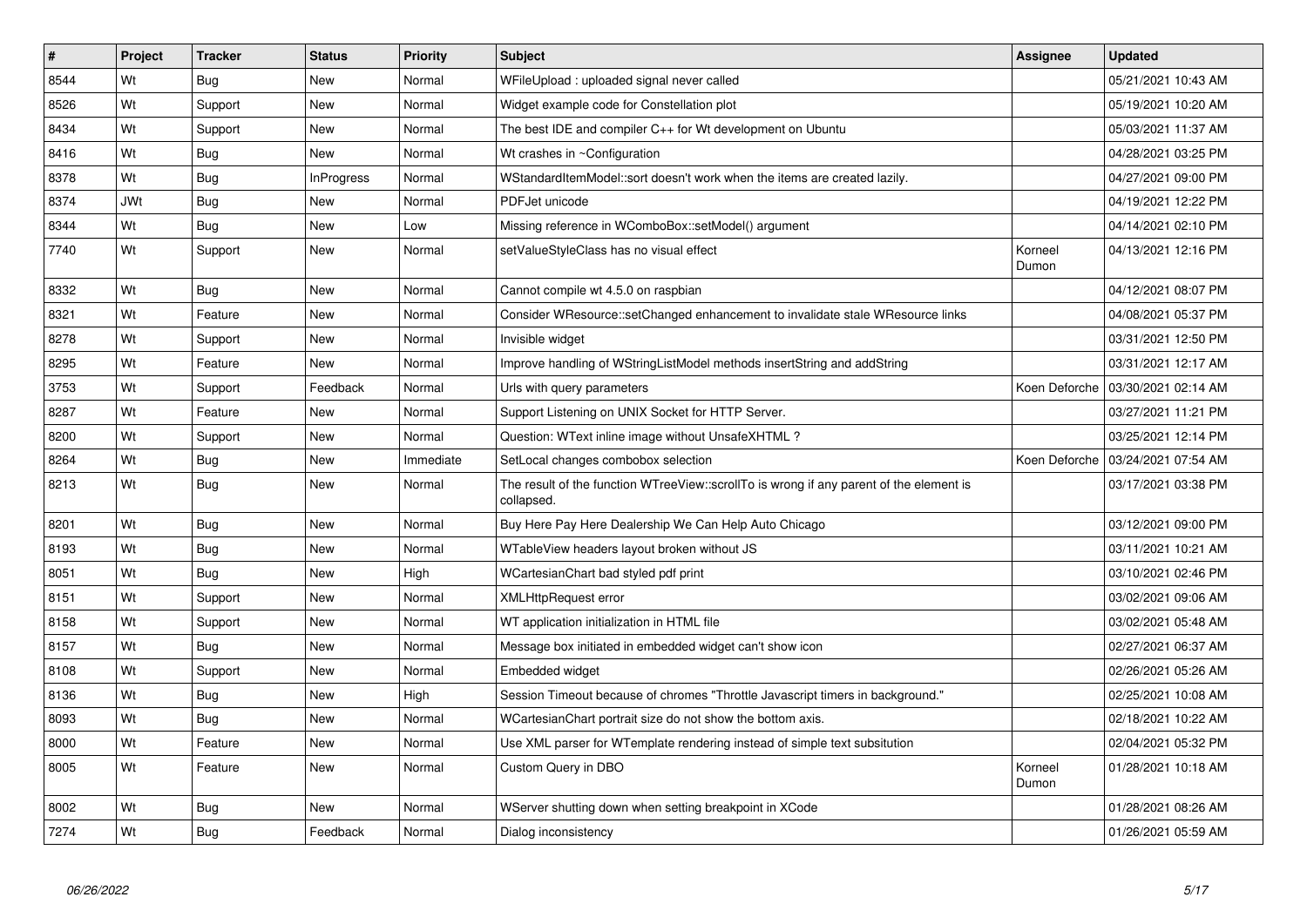| ∦    | Project | <b>Tracker</b> | <b>Status</b> | Priority | Subject                                                                                                                           | <b>Assignee</b> | <b>Updated</b>      |
|------|---------|----------------|---------------|----------|-----------------------------------------------------------------------------------------------------------------------------------|-----------------|---------------------|
| 7992 | Wt      | Feature        | New           | Normal   | Ability to get/set image encoding or implementation dependent properties for<br>WRasterImage?                                     |                 | 01/20/2021 03:54 PM |
| 7976 | Wt      | Support        | New           | Normal   | WAbstractItemView and Drag and Drop                                                                                               |                 | 01/19/2021 11:52 AM |
| 7970 | Wt      | <b>Bug</b>     | New           | Normal   | wthttp server may terminate after uncaught exception                                                                              |                 | 01/11/2021 08:43 PM |
| 7009 | Wt      | Bug            | New           | Normal   | WPopupMenu destruction when inside a WMenuItem                                                                                    |                 | 01/08/2021 01:06 PM |
| 7958 | Wt      | Bug            | New           | Normal   | When progressive bootstrap is enabled, setting a WContainerWidget's tag name to "form"<br>causes it to be skipped in the DOM tree |                 | 01/06/2021 02:19 PM |
| 7881 | Wt      | <b>Bug</b>     | <b>New</b>    | Normal   | Modal dialog, which should be inaccessible in parallel, is getting nested                                                         |                 | 01/05/2021 05:58 PM |
| 7937 | Wt      | Support        | Feedback      | Normal   | Installing Wt on Windows with MSYS2                                                                                               |                 | 12/27/2020 02:55 PM |
| 6584 | Wt      | Feature        | New           | Normal   | Make X-Frame-Options a configuration option                                                                                       |                 | 12/15/2020 03:15 PM |
| 7915 | Wt      | Bug            | New           | Normal   | memory leak in WCartesianChart (wt3.7.0)                                                                                          |                 | 12/15/2020 03:14 PM |
| 7917 | Wt      | Bug            | New           | Normal   | Wt internal error; code:undefined, description: Cannot read property 'ClassName' of null                                          |                 | 12/15/2020 02:23 PM |
| 7910 | Wt      | Support        | <b>New</b>    | Low      | Pointing to CSS file : absolute path is ignored                                                                                   |                 | 12/12/2020 08:51 PM |
| 7903 | Wt      | Bug            | New           | Normal   | Drag and drop between two views can throw.                                                                                        |                 | 12/08/2020 08:23 AM |
| 7898 | Wt      | Bug            | New           | Low      | Thread sanitizer reports race on JSlot::nextFid_ (and will likely report one in WObject as<br>well: nextObild )                   |                 | 12/07/2020 03:39 PM |
| 7894 | Wt      | Feature        | <b>New</b>    | Normal   | Add more HTML5 input types                                                                                                        |                 | 12/07/2020 01:32 PM |
| 7897 | Wt      | Bug            | New           | Normal   | Log axis scale maps value 0 to minimum of axis                                                                                    |                 | 12/07/2020 01:21 PM |
| 7890 | Wt      | Support        | New           | Normal   | WTreeView and Drag and Drop                                                                                                       |                 | 12/04/2020 11:12 AM |
| 7888 | Wt      | Bug            | New           | Normal   | WStringListModel::setItemData works not correct                                                                                   |                 | 12/03/2020 03:26 PM |
| 7800 | Wt      | Bug            | <b>New</b>    | Normal   | WCartesianChart renders barseries over axis                                                                                       |                 | 12/03/2020 02:59 PM |
| 7871 | Wt      | <b>Bug</b>     | New           | Normal   | stuck "Loading" indication                                                                                                        |                 | 11/24/2020 10:38 PM |
| 6623 | Wt      | Feature        | New           | Normal   | Support ES6 moudle javascript                                                                                                     |                 | 11/13/2020 05:02 PM |
| 7856 | Wt      | <b>Bug</b>     | New           | Normal   | Native WSIider not working on progressive bootstrap                                                                               |                 | 11/13/2020 10:34 AM |
| 7602 | Wt      | Feature        | New           | Normal   | Add support for Dbo backend SQLite encryption using SQLCipher                                                                     |                 | 11/04/2020 04:12 PM |
| 6593 | Wt      | Support        | Feedback      | Normal   | WtTestCookie: why is this cookie set by Wt?                                                                                       |                 | 10/31/2020 10:51 PM |
| 7810 | Wt      | Bug            | New           | Normal   | measureText() not accurate                                                                                                        |                 | 10/31/2020 07:09 PM |
| 7788 | Wt      | Bug            | New           | Normal   | Signal with big string does not trigger the fallback function                                                                     |                 | 10/30/2020 09:52 AM |
| 7769 | Wt      | Bug            | New           | Normal   | Mandelbrot example not working on Ubuntu                                                                                          |                 | 10/28/2020 04:42 PM |
| 7794 | Wt      | Bug            | New           | Normal   | WProgressBar can generate invalid HTML code.                                                                                      |                 | 10/22/2020 03:21 PM |
| 7786 | Wt      | Feature        | New           | Normal   | WStandardItemModel::insertRow returns void instead of WStandardItem*                                                              |                 | 10/21/2020 12:44 PM |
| 7790 | Wt      | Bug            | New           | Normal   | WidentityProxyModel does not forward a call of sort method to the source model.                                                   |                 | 10/20/2020 04:11 PM |
| 7756 | Wt      | <b>Bug</b>     | New           | Normal   | WLayout with JavaScript implementaion does not receive size change event if the trigger<br>was WTextArea.                         |                 | 10/20/2020 03:41 PM |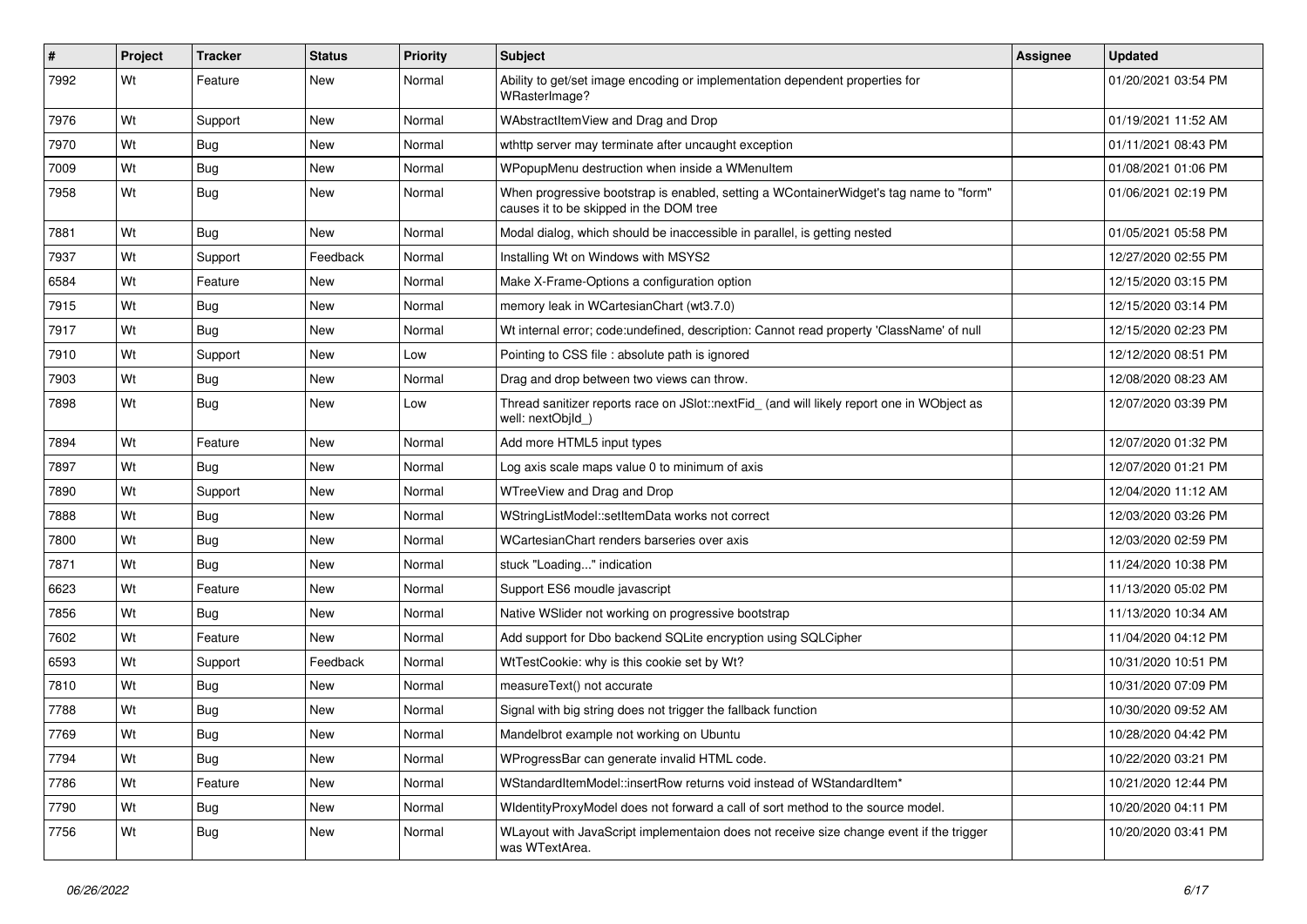| #    | Project    | <b>Tracker</b> | <b>Status</b>     | <b>Priority</b> | <b>Subject</b>                                                                                                                                       | <b>Assignee</b> | <b>Updated</b>                      |
|------|------------|----------------|-------------------|-----------------|------------------------------------------------------------------------------------------------------------------------------------------------------|-----------------|-------------------------------------|
| 7787 | Wt         | Bug            | New               | Normal          | WContainer setLayout calls overriden clear()                                                                                                         |                 | 10/17/2020 05:14 PM                 |
| 7785 | Wt         | Feature        | New               | Normal          | "key" property support                                                                                                                               |                 | 10/16/2020 04:31 PM                 |
| 7757 | Wt         | Support        | New               | Normal          | WebSession [error] "Wt: fatal error: Script id mismatch"                                                                                             |                 | 10/09/2020 08:59 AM                 |
| 7748 | Wt         | Bug            | <b>New</b>        | Normal          | WStringListModel does not support restoring of raw indexes.                                                                                          |                 | 10/06/2020 02:47 PM                 |
| 7707 | Wt         | <b>Bug</b>     | New               | Low             | Toggling visibility for WTreeView on column 0 breaks webserver                                                                                       |                 | 09/15/2020 10:52 AM                 |
| 7710 | Wt         | Support        | New               | Normal          | Continuations and WResource lifespan                                                                                                                 |                 | 09/11/2020 11:09 AM                 |
| 7709 | Wt         | Feature        | New               | Normal          | <b>Add Cursors</b>                                                                                                                                   |                 | 09/08/2020 02:43 PM                 |
| 7703 | Wt         | Bug            | New               | Urgent          | Issue with wt-4.4.0 WStackedWidget/Help needed                                                                                                       |                 | 09/04/2020 08:24 PM                 |
| 6339 | <b>JWt</b> | Bug            | New               | Normal          | JWt widget gallery nav bar title is Wt widget gallery (should be JWt?)                                                                               |                 | 07/14/2020 07:39 AM                 |
| 7093 | Wt         | <b>Bug</b>     | Feedback          | Normal          | Deadlock when chaining http-requests                                                                                                                 |                 | 07/07/2020 05:18 PM                 |
| 7600 | Wt         | Bug            | Feedback          | Normal          | WFileUpload Fails with Large Files                                                                                                                   |                 | 06/24/2020 02:14 PM                 |
| 2829 | Wt         | Bug            | Feedback          | Normal          | Possible bug in Wt::WDateTime                                                                                                                        |                 | 06/21/2020 05:07 PM                 |
| 7596 | Wt         | Bug            | <b>New</b>        | Low             | WWebWidget::domElementType() pure virtual not in documentation                                                                                       |                 | 06/05/2020 05:56 PM                 |
| 7593 | Wt         | Support        | New               | Normal          | ERR NETWORK CHANGED error                                                                                                                            |                 | 06/04/2020 10:04 AM                 |
| 7581 | Wt         | Feature        | <b>New</b>        | Normal          | isapi mode and internal path                                                                                                                         |                 | 05/25/2020 12:46 PM                 |
| 7579 | Wt         | Bug            | New               | Urgent          | Payal Rest API                                                                                                                                       |                 | 05/22/2020 11:50 PM                 |
| 7550 | Wt         | Bug            | <b>InProgress</b> | Normal          | WGridLayout does not work inside of WStackedWidget                                                                                                   |                 | Koen Deforche   05/11/2020 01:34 PM |
| 4857 | Wt         | Support        | Feedback          | High            | How to get XML working?                                                                                                                              |                 | 04/20/2020 03:55 AM                 |
| 7516 | Wt         | Bug            | New               | Normal          | Calling WMenu::select(nullptr) from internalPathChanged event handler ends with<br>SIGSEGV (endless recursion)                                       |                 | 04/08/2020 06:02 PM                 |
| 7514 | Wt         | <b>Bug</b>     | <b>New</b>        | High            | Interactive charts does not work with progressive bootstrap enabled                                                                                  |                 | 04/08/2020 11:42 AM                 |
| 7512 | Wt         | Bug            | New               | Normal          | Auth Widget is leaking information about existing users                                                                                              |                 | 04/07/2020 02:52 PM                 |
| 7363 | Wt         | Feature        | New               | Low             | Access to Mail::Message::attachments()                                                                                                               |                 | 04/06/2020 09:30 PM                 |
| 7454 | Wt         | Support        | New               | Normal          | Popup in layout-based design                                                                                                                         |                 | 04/01/2020 11:30 AM                 |
| 7503 | Wt         | Feature        | New               | Normal          | Support for Forwarded header when determining client address.                                                                                        |                 | 03/24/2020 05:09 PM                 |
| 7481 | Wt         | Bug            | New               | Normal          | Having a long running command with a processEvents() call in it together with a timer can<br>result in clicked events being processed too many times |                 | 03/05/2020 11:25 AM                 |
| 7479 | Wt         | Bug            | <b>New</b>        | Normal          | WResource Multipart Request - Error parsing CGI request                                                                                              |                 | 03/04/2020 06:19 PM                 |
| 7465 | Wt         | Feature        | New               | Normal          | HTTP status code: 429 Too Many Requests (RFC 6585)                                                                                                   |                 | 03/03/2020 07:29 PM                 |
| 7478 | Wt         | <b>Bug</b>     | New               | Normal          | Editing column in wtableview                                                                                                                         |                 | 02/28/2020 10:04 PM                 |
| 7477 | Wt         | <b>Bug</b>     | <b>New</b>        | Normal          | Wt Axis zoomRangeChanged won't fire when adding/removing a series                                                                                    |                 | 02/27/2020 11:32 AM                 |
| 7464 | Wt         | Support        | New               | Normal          | Apache2 mod_fcgid internal path                                                                                                                      |                 | 02/24/2020 02:39 PM                 |
| 7450 | Wt         | Feature        | New               | Normal          | Allow for the filesystem implementation to be switched to std::filesystem                                                                            |                 | 02/10/2020 02:19 PM                 |
| 7346 | Wt         | Support        | Feedback          | Normal          | Using WStandardItemModel and getting error: Wt internal error: Unexpected token: '-'                                                                 |                 | 02/06/2020 05:50 PM                 |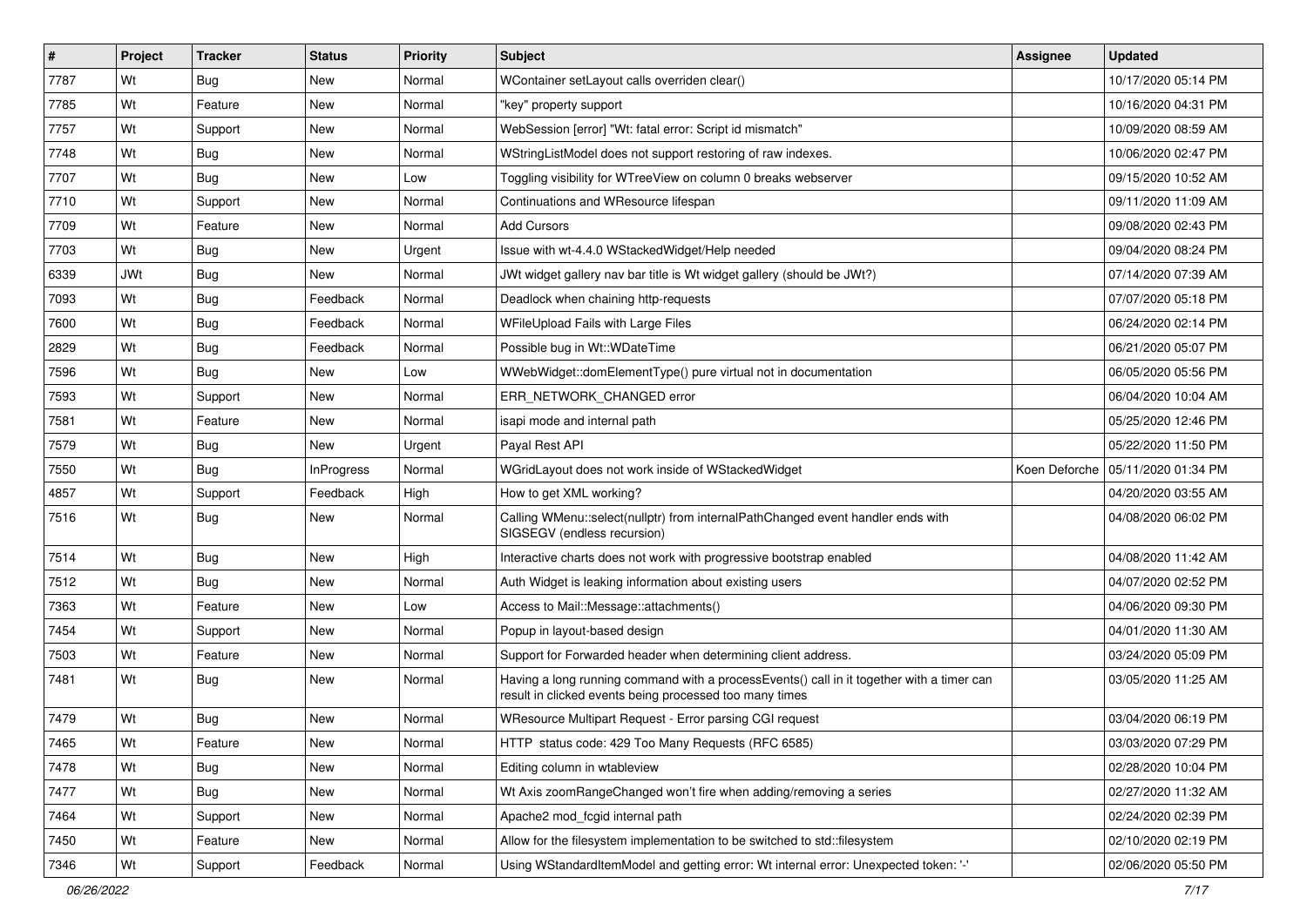| #    | Project | <b>Tracker</b> | <b>Status</b> | <b>Priority</b> | <b>Subject</b>                                                                                           | Assignee | <b>Updated</b>      |
|------|---------|----------------|---------------|-----------------|----------------------------------------------------------------------------------------------------------|----------|---------------------|
| 7440 | Wt      | Bug            | New           | Normal          | WTimer results in excessive browser CPU and memory usage when connection is lost                         |          | 02/05/2020 09:57 AM |
| 7426 | Wt      | Support        | New           | Normal          | Wt::Response::createContinuation() with streaming                                                        |          | 02/04/2020 06:38 PM |
| 7396 | Wt      | Bug            | <b>New</b>    | Normal          | WTreeView not working when hidden during construction                                                    |          | 01/30/2020 05:13 PM |
| 7351 | Wt      | Feature        | New           | Low             | Give Date Edit alternative calendar                                                                      |          | 01/30/2020 12:44 PM |
| 7424 | Wt      | Bug            | <b>New</b>    | Normal          | WContainerWidget::setContentAlignment() has no effect when item is hidden                                |          | 01/27/2020 10:24 AM |
| 7401 | Wt      | Bug            | New           | Normal          | removal of ' <meta content="noindex, nofollow" name="robots"/> '                                         |          | 01/16/2020 05:27 PM |
| 7373 | Wt      | Support        | <b>New</b>    | Normal          | SEH Exception on Wt:DBO rollback                                                                         |          | 01/08/2020 10:31 AM |
| 7385 | Wt      | Feature        | New           | Normal          | More Dynamic Paths                                                                                       |          | 01/06/2020 05:17 PM |
| 7389 | Wt      | Feature        | New           | Low             | WTable: support <caption></caption>                                                                      |          | 01/03/2020 11:20 AM |
| 5807 | Wt      | Bug            | New           | Normal          | WMediaPlayer custom time text widgets working                                                            |          | 12/23/2019 01:35 PM |
| 7367 | Wt      | Bug            | New           | Normal          | Validators: delay validation until user has entered something                                            |          | 12/12/2019 03:48 PM |
| 7349 | Wt      | Feature        | New           | Normal          | Add WebGL 2.0 support (Equivalent to OpenGL ES 3) to WGLWidget                                           |          | 12/05/2019 04:52 PM |
| 7314 | Wt      | Support        | New           | High            | Worker-Thread-Warning: "Wt: attachThread(): no thread is holding this application's lock?"               |          | 11/07/2019 12:48 PM |
| 7292 | Wt      | Bug            | New           | Normal          | Refresh token and access type                                                                            |          | 10/28/2019 06:44 PM |
| 7295 | Wt      | Bug            | New           | Low             | WFileUpload is nearly always unresponsive when app is linked to wtfcgi                                   |          | 10/25/2019 12:16 AM |
| 7275 | Wt      | Bug            | Feedback      | Normal          | WDateTime + Dbo bug                                                                                      |          | 10/15/2019 01:09 PM |
| 7278 | Wt      | Feature        | New           | Normal          | WFileUpload get selected file(s)                                                                         |          | 10/15/2019 11:10 AM |
| 7281 | Wt      | <b>Bug</b>     | New           | Normal          | WFileUpload keeps previously applied styling when enableAjax() is called                                 |          | 10/14/2019 01:36 PM |
| 4904 | Wt      | Feature        | New           | Normal          | Get Browser Windowsize                                                                                   |          | 10/05/2019 02:30 PM |
| 7268 | Wt      | Bug            | Feedback      | Normal          | Session timeout issues                                                                                   |          | 10/04/2019 02:59 PM |
| 7260 | Wt      | Bug            | Confirmed     | Normal          | WStandardItemModel::removeRows ajaxMode() assertion fail after upgrading to 3.4.1                        |          | 09/27/2019 10:45 AM |
| 7235 | Wt      | Bug            | Feedback      | High            | JavaScript error - exception_description: Not enough storage is available to complete this<br>operation. |          | 09/26/2019 03:56 PM |
| 7230 | Wt      | Bug            | Confirmed     | Normal          | Wt4, WVBoxLayout->setResizable not working, children not visible                                         |          | 09/12/2019 11:51 AM |
| 7187 | Wt      | Bug            | Feedback      | Normal          | contents of WTabWidget not stretching in height                                                          |          | 09/09/2019 09:54 PM |
| 1113 | Wt      | Feature        | New           | Normal          | Send logs to SYSLOG Server using RFC 5424                                                                |          | 08/21/2019 06:13 PM |
| 7197 | Wt      | Bug            | New           | Low             | WSpinBox/WDoubleSpinBox valueChanged() is not emitted when connected after the<br>spinbox is rendered    |          | 08/14/2019 12:57 PM |
| 7196 | Wt      | Bug            | New           | Normal          | Pango 1.44 deprecation warnings                                                                          |          | 08/14/2019 12:30 PM |
| 7124 | Wt      | Support        | Feedback      | Normal          | Wt Bad Allocation messages, how can I prevent these?                                                     |          | 08/05/2019 12:49 PM |
| 7020 | Wt      | <b>Bug</b>     | New           | Normal          | Wt progress bar disable style                                                                            |          | 08/05/2019 12:46 PM |
| 7168 | Wt      | Feature        | New           | Normal          | Access to authorization token                                                                            |          | 08/04/2019 09:00 PM |
| 7144 | Wt      | <b>Bug</b>     | New           | Normal          | WTreeNode: Wether child-node is selectable depends on parent-node                                        |          | 07/18/2019 01:42 PM |
| 7142 | Wt      | Support        | New           | Normal          | WStringListModel updated in slot does not work as expected                                               |          | 07/18/2019 09:53 AM |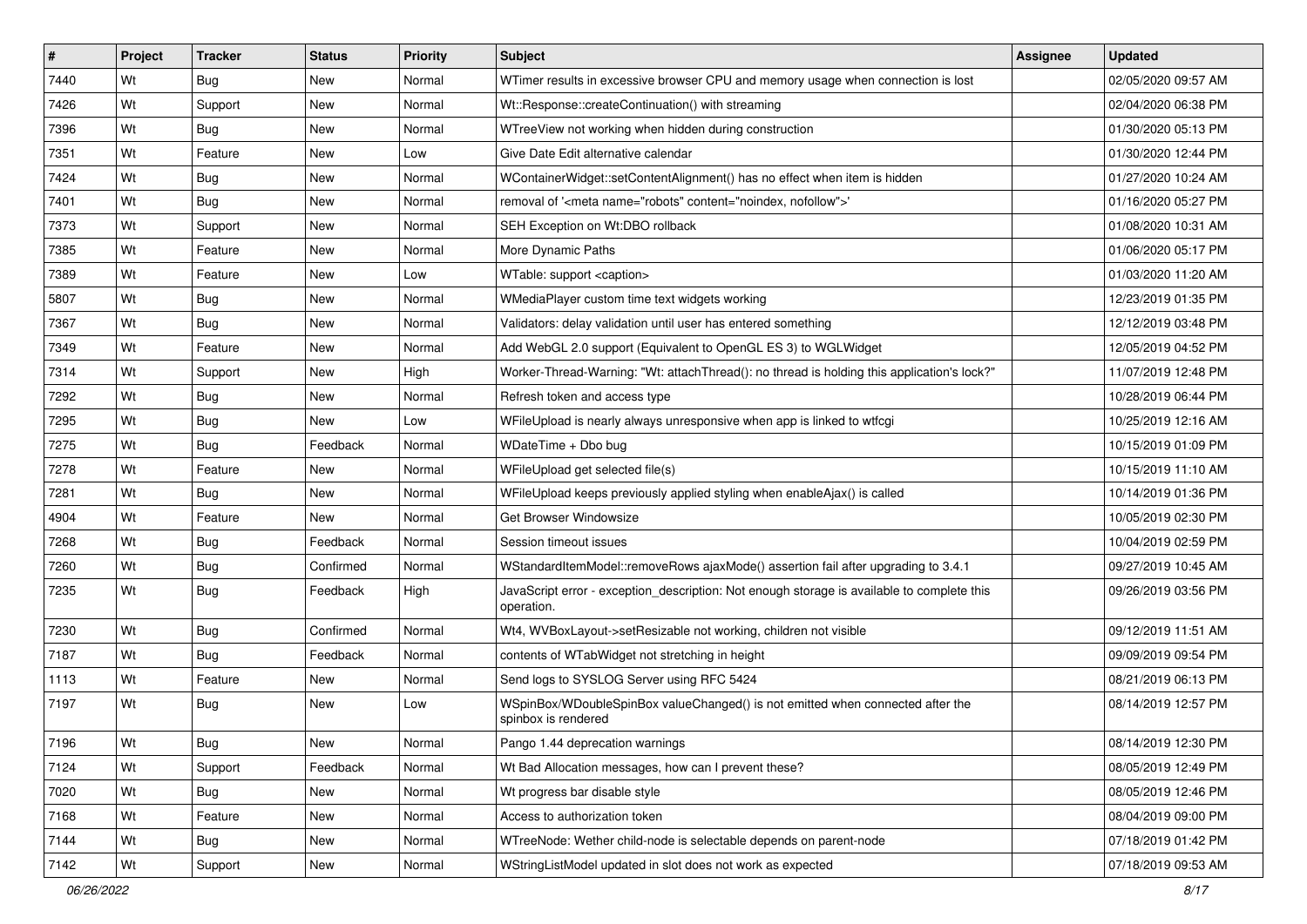| #    | Project | <b>Tracker</b> | <b>Status</b>     | <b>Priority</b> | <b>Subject</b>                                                                                    | <b>Assignee</b> | <b>Updated</b>                       |
|------|---------|----------------|-------------------|-----------------|---------------------------------------------------------------------------------------------------|-----------------|--------------------------------------|
| 7082 | Wt      | Bug            | InProgress        | Normal          | Regression WStackedWidget in layout with overflow can lose scrollbar on animated<br>transition    |                 | Koen Deforche   06/13/2019 12:31 PM  |
| 6817 | Wt      | <b>Bug</b>     | New               | High            | [v3][v4]][Dbo] Force the inclusion of file Wt/Dbo/Dbo (or Wt/Dbo/Dbo.h vor v4)                    |                 | 06/11/2019 01:16 PM                  |
| 6754 | Wt      | Feature        | New               | Low             | CSS files get cached with 30 days expiration period                                               |                 | 06/11/2019 01:04 PM                  |
| 7054 | Wt      | <b>Bug</b>     | <b>InProgress</b> | Normal          | WTableView can lose synchronization during resize and display "Loading" when data is<br>available |                 | Roel Standaert   05/31/2019 09:51 AM |
| 6440 | Wt      | Support        | Feedback          | Normal          | Is there way to implement HTTP Server Push Streaming with WT?                                     |                 | 05/24/2019 01:34 PM                  |
| 7040 | Wt      | <b>Bug</b>     | <b>New</b>        | Normal          | Generated javascript can execute out-of-sequence due to a timing issue with require()             |                 | 05/12/2019 05:29 PM                  |
| 7035 | Wt      | Bug            | <b>New</b>        | Normal          | Wt.js can generate requests that exceed server defaults                                           |                 | 05/03/2019 05:27 PM                  |
| 7010 | Wt      | Support        | New               | Normal          | WTreeView                                                                                         |                 | 04/22/2019 09:46 AM                  |
| 7001 | Wt      | <b>Bug</b>     | New               | Low             | wt-4 build issue on new ubuntu 18.04                                                              |                 | 04/13/2019 01:26 PM                  |
| 6887 | Wt      | Bug            | New               | Normal          | WVideo on iphone inconsistencies                                                                  |                 | 02/08/2019 10:09 AM                  |
| 6195 | Wt      | Feature        | New               | Normal          | Boost::Beast HTTP/S and WebSockets library                                                        |                 | 12/14/2018 04:50 PM                  |
| 6215 | Wt      | Bug            | Feedback          | Normal          | WApplication::setTitle doesn't update <title> in HTML header.</title>                             |                 | 12/14/2018 04:48 PM                  |
| 6219 | Wt      | Bug            | New               | High            | Multiple transient WDialogs                                                                       |                 | 12/14/2018 04:48 PM                  |
| 6302 | Wt      | Bug            | New               | Low             | MVC Table Views from the Widget Gallery can't sort numbers                                        |                 | 12/14/2018 04:47 PM                  |
| 6347 | Wt      | <b>Bug</b>     | New               | Normal          | Layout Direction issue                                                                            |                 | 12/14/2018 04:47 PM                  |
| 6354 | Wt      | Feature        | New               | Low             | <b>WTextArea setCursorPosition</b>                                                                |                 | 12/14/2018 04:46 PM                  |
| 6487 | Wt      | <b>Bug</b>     | New               | Normal          | WTree not interactive without JavaScript (works in 3.3.10)                                        |                 | 12/14/2018 04:45 PM                  |
| 6587 | Wt      | <b>Bug</b>     | <b>New</b>        | Low             | stod() problem                                                                                    |                 | 12/14/2018 04:45 PM                  |
| 6601 | Wt      | <b>Bug</b>     | <b>InProgress</b> | Normal          | Window scroll bars gone quite recently                                                            | Koen Deforche   | 12/14/2018 04:44 PM                  |
| 6657 | Wt      | Bug            | New               | Normal          | Cannot destroy WPopupWidget when it's hidden without invoking undefined behaviour                 |                 | 12/14/2018 04:43 PM                  |
| 6296 | Wt      | Bug            | New               | Normal          | WPanel children overflow border                                                                   |                 | 12/14/2018 04:39 PM                  |
| 6293 | Wt      | <b>Bug</b>     | Feedback          | Normal          | Regression in 3.3.9 for bug #1947                                                                 |                 | Koen Deforche   12/14/2018 04:39 PM  |
| 6762 | Wt      | Bug            | New               | Normal          | Unicode in mail attachement file name                                                             |                 | 11/26/2018 01:00 PM                  |
| 6752 | Wt      | Bug            | New               | Normal          | Wt::WString::trn override issue                                                                   |                 | 11/17/2018 03:39 PM                  |
| 6749 | Wt      | Bug            | New               | Normal          | WebController sessionCount mutex missing?                                                         |                 | 11/16/2018 12:55 PM                  |
| 6731 | Wt      | Feature        | New               | Normal          | Wt online demo: Drag drop is not working using touch.                                             |                 | 11/14/2018 03:45 AM                  |
| 6722 | Wt      | <b>Bug</b>     | New               | Normal          | high number of bar charts failure                                                                 |                 | Roel Standaert   11/12/2018 05:10 PM |
| 6692 | Wt      | Support        | Feedback          | Normal          | Question: Offline update of WStandardItemModel                                                    |                 | 11/01/2018 01:19 AM                  |
| 6682 | Wt      | Support        | New               | Normal          | Does Wt tabwidget support icon on the tab?                                                        |                 | 10/28/2018 04:37 AM                  |
| 6674 | Wt      | <b>Bug</b>     | New               | Normal          | WFileDropWidget_worker.min.js but no WFileDropWidget_worker.js                                    |                 | 10/22/2018 09:28 PM                  |
| 6669 | Wt      | Support        | Feedback          | Normal          | During installation some incluide directories have wrong permissions                              |                 | 10/17/2018 11:23 AM                  |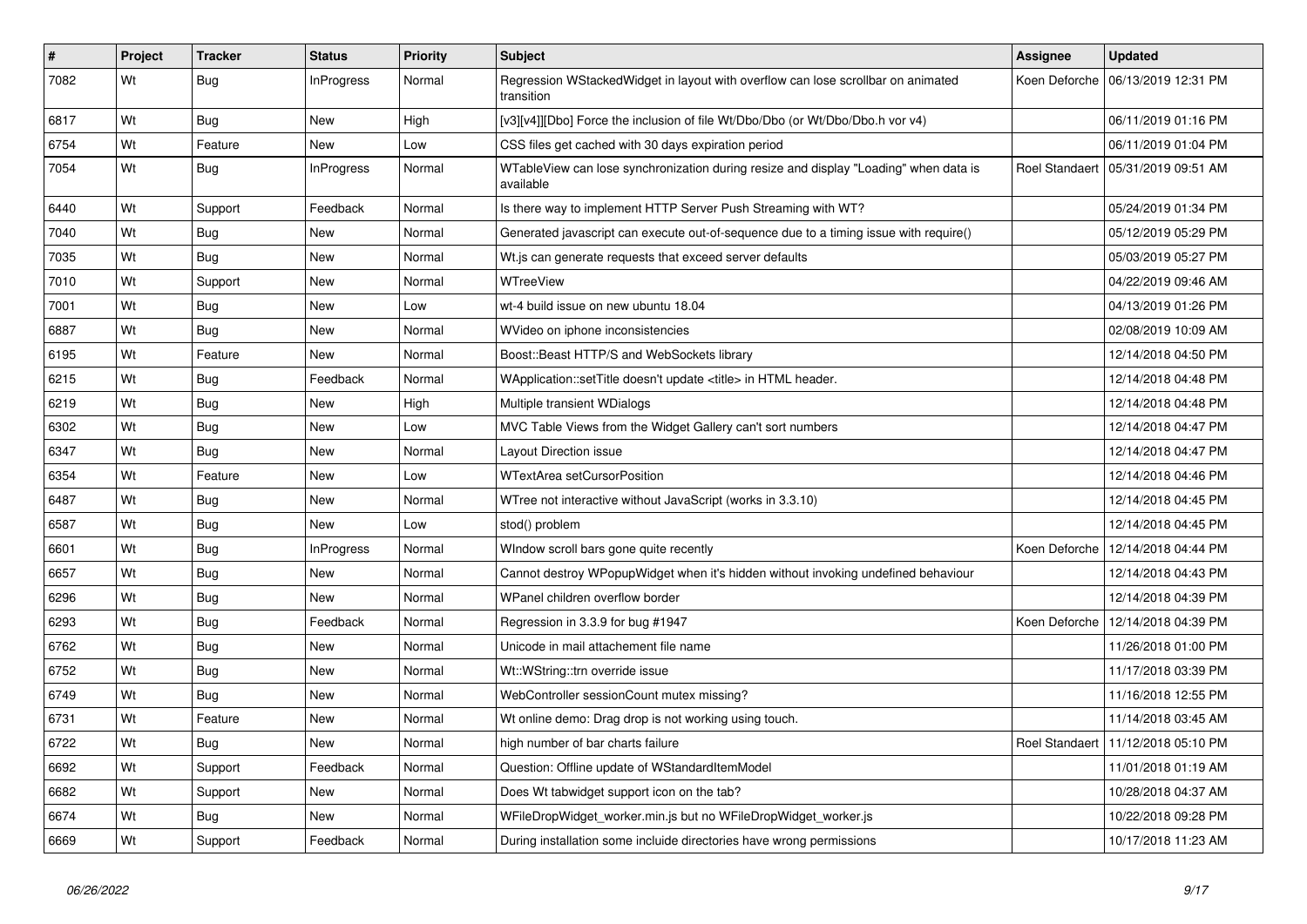| $\sharp$ | Project    | <b>Tracker</b> | <b>Status</b>     | <b>Priority</b> | Subject                                                                                                               | <b>Assignee</b>  | <b>Updated</b>                       |
|----------|------------|----------------|-------------------|-----------------|-----------------------------------------------------------------------------------------------------------------------|------------------|--------------------------------------|
| 5915     | Wt         | <b>Bug</b>     | New               | Normal          | Generated javascript causes sometimes Wt internal error - Wt internal error; undefined,<br>description: j7406 is null |                  | 10/12/2018 05:16 PM                  |
| 6635     | Wt         | <b>Bug</b>     | New               | Normal          | WT DBO Segmentation Fault with natural keys                                                                           |                  | 09/25/2018 04:33 PM                  |
| 6609     | Wt         | <b>Bug</b>     | <b>InProgress</b> | Normal          | FlexLayoutImpl.js hard-code children's overflow to hidden.                                                            |                  | Koen Deforche   09/14/2018 11:19 AM  |
| 6592     | Wt         | Bug            | Feedback          | High            | Menus not working on latest git version                                                                               |                  | 09/07/2018 01:01 PM                  |
| 6579     | Wt         | Feature        | New               | Normal          | Keep-alive time just for first signal                                                                                 |                  | 09/03/2018 03:01 PM                  |
| 6176     | Wt         | Bug            | Feedback          | High            | Wt internal error; code: 5, description: String contains an invalid character - since Update to<br>3.3.9              |                  | 08/30/2018 04:16 PM                  |
| 6044     | Wt         | <b>Bug</b>     | New               | Normal          | WTabWidget and flex-layout                                                                                            |                  | 08/27/2018 11:41 AM                  |
| 6533     | Wt         | <b>Bug</b>     | <b>New</b>        | Normal          | wt port in vcpkg                                                                                                      |                  | 08/14/2018 10:36 AM                  |
| 6342     | Wt         | Bug            | Feedback          | Normal          | Leak in Wt::Http::Request::parseFormUrlEncoded                                                                        |                  | 06/22/2018 10:15 AM                  |
| 6443     | Wt         | Feature        | New               | Normal          | JWT token support                                                                                                     |                  | 06/12/2018 11:29 AM                  |
| 6434     | Wt         | Bug            | <b>New</b>        | Normal          | WIntValidator: inputFilter does not accept decimal separator                                                          |                  | 06/05/2018 10:19 AM                  |
| 6344     | Wt         | <b>Bug</b>     | Feedback          | Urgent          | Wt::Http::Request getUploadedFile or uploadedFiles always empty                                                       |                  | 05/28/2018 04:27 PM                  |
| 6405     | Wt         | <b>Bug</b>     | <b>New</b>        | Normal          | Signal not exposed                                                                                                    |                  | 05/28/2018 12:30 PM                  |
| 6377     | Wt         | Feature        | Feedback          | Normal          | Wt::Dbo::createTables if table already exists                                                                         |                  | 05/22/2018 11:08 AM                  |
| 6374     | Wt         | Feature        | <b>New</b>        | Low             | WStringStream lacks operator<<() overloads for const char* and unsigned int.                                          |                  | 05/18/2018 09:33 AM                  |
| 6348     | Wt         | Support        | New               | Normal          | Wt::WFileUpload::setDisplayWidget                                                                                     | Korneel<br>Dumon | 05/02/2018 05:37 PM                  |
| 6235     | Wt         | <b>Bug</b>     | New               | Normal          | Wt4.0.2: In certain case, removeFromParent() is not working.                                                          |                  | 05/02/2018 11:57 AM                  |
| 6338     | <b>JWt</b> | Bug            | <b>New</b>        | Normal          | widget gallery: mvc tree is empty                                                                                     |                  | 04/13/2018 04:02 PM                  |
| 6332     | Wt         | Bug            | New               | Normal          | Documentation for Wt::Signals and Wt::Signals::connection missing in Wt 4                                             |                  | 04/12/2018 10:45 AM                  |
| 6205     | Wt         | <b>Bug</b>     | Feedback          | Normal          | Wt Error: Wt: invalid ackId                                                                                           |                  | 04/12/2018 10:32 AM                  |
| 6228     | Wt         | Support        | Feedback          | Normal          | Cannot get wt.css/bootstrap.css                                                                                       |                  | 04/10/2018 03:44 PM                  |
| 6327     | Wt         | <b>Bug</b>     | <b>New</b>        | Normal          | tr function in WTemplate requires browser refresh after locale change                                                 |                  | 04/09/2018 03:35 PM                  |
| 6321     | Wt         | Bug            | Feedback          | High            | Keep-alive requests are not being sent after pressing a download button                                               |                  | 04/09/2018 12:20 PM                  |
| 6325     | Wt         | <b>Bug</b>     | Feedback          | Normal          | Can't find OpenSSL on Windows                                                                                         |                  | 04/08/2018 04:54 AM                  |
| 6292     | Wt         | Feature        | New               | Normal          | WBorderLayout suggestion: additional widgets for NE, NW, SE, SW                                                       |                  | 03/14/2018 11:31 PM                  |
| 6265     | Wt         | Support        | New               | Normal          | Is it possible to use a specific HTTP Status code as a result of an application logic error?                          |                  | 03/05/2018 11:32 AM                  |
| 4981     | Wt         | Support        | New               | Normal          | WTreeView + multiline items                                                                                           |                  | Roel Standaert   02/21/2018 04:37 PM |
| 6234     | Wt         | <b>Bug</b>     | New               | Normal          | Wt4.0.2: Documentation on WContainerWidget::setLayout() is outdated.                                                  |                  | 02/15/2018 09:09 AM                  |
| 6232     | Wt         | <b>Bug</b>     | Feedback          | High            | connectionMonitor invalid ackId                                                                                       |                  | 02/13/2018 03:23 PM                  |
| 6225     | Wt         | Feature        | New               | Normal          | Change license to include GPLv3                                                                                       |                  | 02/04/2018 12:12 PM                  |
| 6221     | Wt         | Feature        | New               | Normal          | Dbo: create indexes                                                                                                   |                  | 01/30/2018 07:59 PM                  |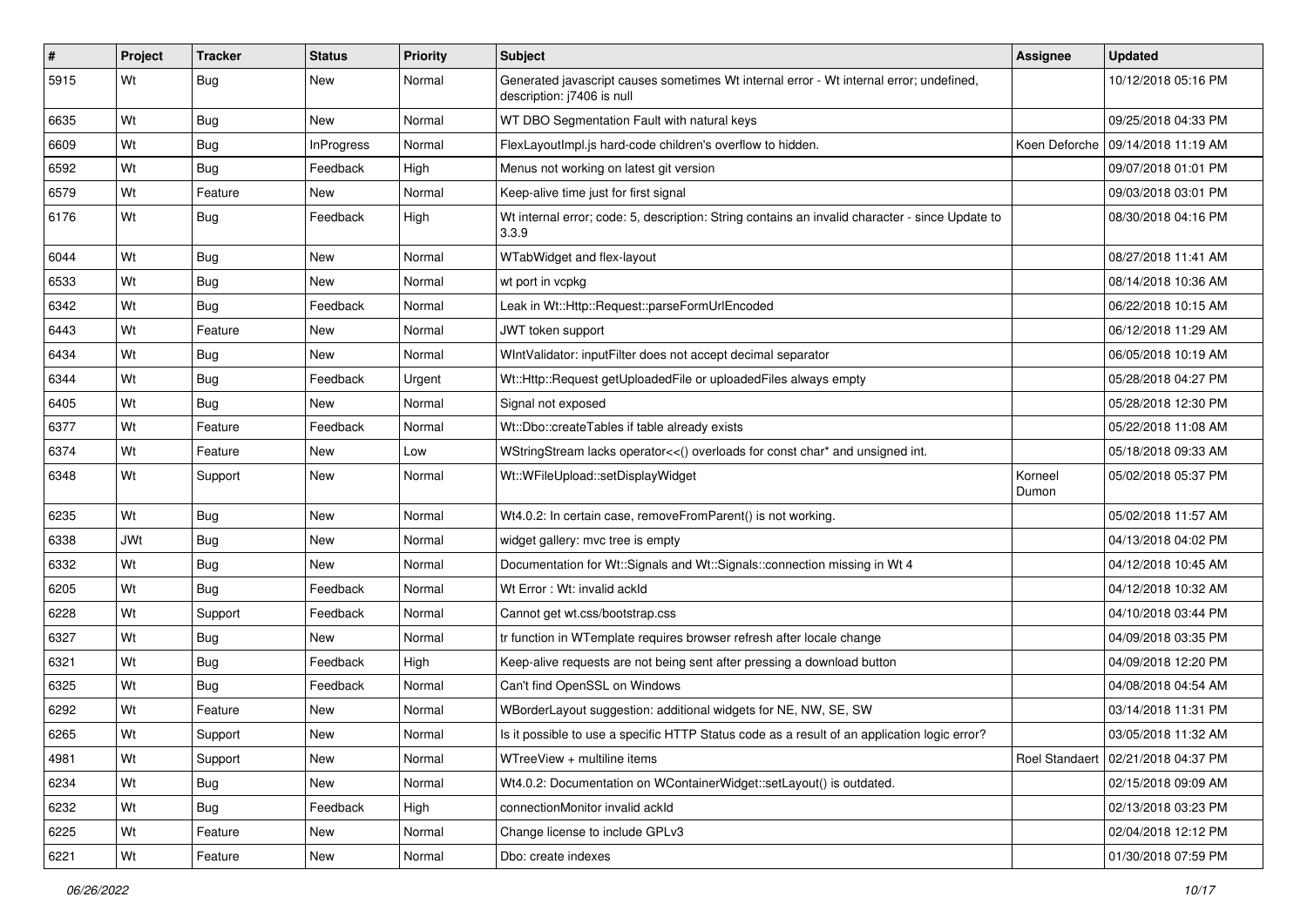| #    | Project | <b>Tracker</b> | <b>Status</b>     | <b>Priority</b> | Subject                                                                                                                        | Assignee         | <b>Updated</b>                       |
|------|---------|----------------|-------------------|-----------------|--------------------------------------------------------------------------------------------------------------------------------|------------------|--------------------------------------|
| 6207 | Wt      | Bug            | Feedback          | Normal          | WMediaPlayer: event ended is not raised for files with durations less than 4 seconds, some<br>timeUpdated events are also lost | Koen Deforche    | 01/26/2018 03:53 PM                  |
| 6213 | Wt      | Bug            | New               | Normal          | bootstrap progress-bar does not update correctly                                                                               |                  | Roel Standaert   01/22/2018 12:48 PM |
| 5559 | Wt      | Bug            | Feedback          | Normal          | Server push - concurrency issue                                                                                                |                  | Roel Standaert 101/16/2018 02:41 PM  |
| 6203 | Wt      | Support        | New               | Normal          | Using custom WProgressBar with WMediaPlayer                                                                                    |                  | 01/14/2018 12:16 PM                  |
| 6196 | Wt      | Bug            | New               | Normal          | Wt::WAbstractArea::id() is not returning the ID used in HTML                                                                   |                  | 01/08/2018 12:25 PM                  |
| 6194 | Wt      | Feature        | New               | Low             | WebAssembly support                                                                                                            |                  | 01/02/2018 11:27 AM                  |
| 6130 | Wt      | Feature        | New               | Normal          | Impossible to access entity relation of an entity returned from a function   Dbo load(): no<br>active transaction              |                  | 12/26/2017 01:07 PM                  |
| 6193 | Wt      | Feature        | New               | Normal          | Disable lightening non-selected curve color                                                                                    |                  | 12/21/2017 03:16 AM                  |
| 6189 | Wt      | Bug            | New               | Normal          | setCurrentIndex(-1) and setNoSelectionEnabled(true)                                                                            |                  | 12/18/2017 10:14 PM                  |
| 6105 | Wt      | Bug            | Feedback          | Normal          | setfocus                                                                                                                       |                  | 12/15/2017 04:27 PM                  |
| 6188 | Wt      | Bug            | New               | Normal          | Local anchor (#) doesn't work after Wt_3.3.6                                                                                   |                  | 12/14/2017 06:23 PM                  |
| 6185 | Wt      | Bug            | New               | Low             | The documentation for all Wt:: Json library classes is missing the needed #include                                             |                  | 12/13/2017 08:47 PM                  |
| 5808 | Wt      | Bug            | New               | Normal          | Wt 4.0.0-rc1 examples segfault on Alpine                                                                                       |                  | 12/05/2017 04:30 PM                  |
| 6160 | Wt      | Feature        | <b>InProgress</b> | Normal          | WFileDropWidget fallback to WFileUpload for mobile                                                                             | Korneel<br>Dumon | 11/22/2017 10:09 AM                  |
| 6159 | Wt      | Bug            | <b>New</b>        | Low             | Typos in the widget gallery web page                                                                                           |                  | 11/22/2017 10:08 AM                  |
| 6158 | Wt      | Bug            | New               | Normal          | Wt::WMenuItem documentation is incomplete                                                                                      |                  | 11/21/2017 10:34 PM                  |
| 6037 | Wt      | Bug            | Feedback          | Normal          | [v3] WTable::deteteRow() doesn't delete contents, just the row.                                                                |                  | 11/21/2017 05:51 PM                  |
| 6150 | Wt      | <b>Bug</b>     | New               | Normal          | WTableView edit missplacement (wt4)                                                                                            |                  | 11/20/2017 08:16 PM                  |
| 6140 | Wt      | Bug            | New               | Normal          | WPopupMenu not closing on pressing one of the items                                                                            |                  | 11/16/2017 08:41 AM                  |
| 6075 | Wt      | Bug            | New               | Low             | [Wt::Dbo] Add built-in type support for std::chrono::time_point and std::chrono::seconds                                       |                  | 11/09/2017 03:50 PM                  |
| 6098 | Wt      | Feature        | New               | Low             | Properly support enableAjax() in WGLWidget                                                                                     |                  | 11/02/2017 12:18 PM                  |
| 6076 | Wt      | <b>Bug</b>     | New               | Normal          | [Wt::Dbo] How to work with entities without parameter-less constructors (classes that<br>require an invariant)                 |                  | 10/31/2017 11:18 AM                  |
| 6072 | Wt      | Bug            | New               | Normal          | Unable to zoom or pan while the chart's data is being updated.                                                                 |                  | 10/30/2017 10:44 AM                  |
| 6070 | Wt      | Feature        | New               | Normal          | HTML5 geolocation                                                                                                              | Osman Zakir      | 10/29/2017 03:41 PM                  |
| 6069 | Wt      | Feature        | New               | Normal          | Google Maps geolocation API                                                                                                    | Osman Zakir      | 10/28/2017 11:43 PM                  |
| 6045 | Wt      | <b>Bug</b>     | New               | Normal          | WDoubleValidator: implement inputFilter()                                                                                      |                  | 10/25/2017 11:48 AM                  |
| 6028 | Wt      | <b>Bug</b>     | New               | Normal          | ItemIsXHTMLText flag in WAbstractChartModel causes crash when chart is rendered                                                | Roel Standaert   | 10/19/2017 08:33 PM                  |
| 5971 | Wt      | <b>Bug</b>     | Feedback          | High            | Wt Error                                                                                                                       | Roel Standaert   | 10/18/2017 05:52 PM                  |
| 6015 | Wt      | <b>Bug</b>     | New               | Normal          | Oscillation in Chrome at various zoom levels with layouts (WTableView)                                                         |                  | 10/17/2017 05:52 PM                  |
| 6014 | Wt      | <b>Bug</b>     | New               | Normal          | Oscillation in Chrome at various zoom levels with layouts (WPaintedWidget w/Areas)                                             |                  | 10/17/2017 05:04 PM                  |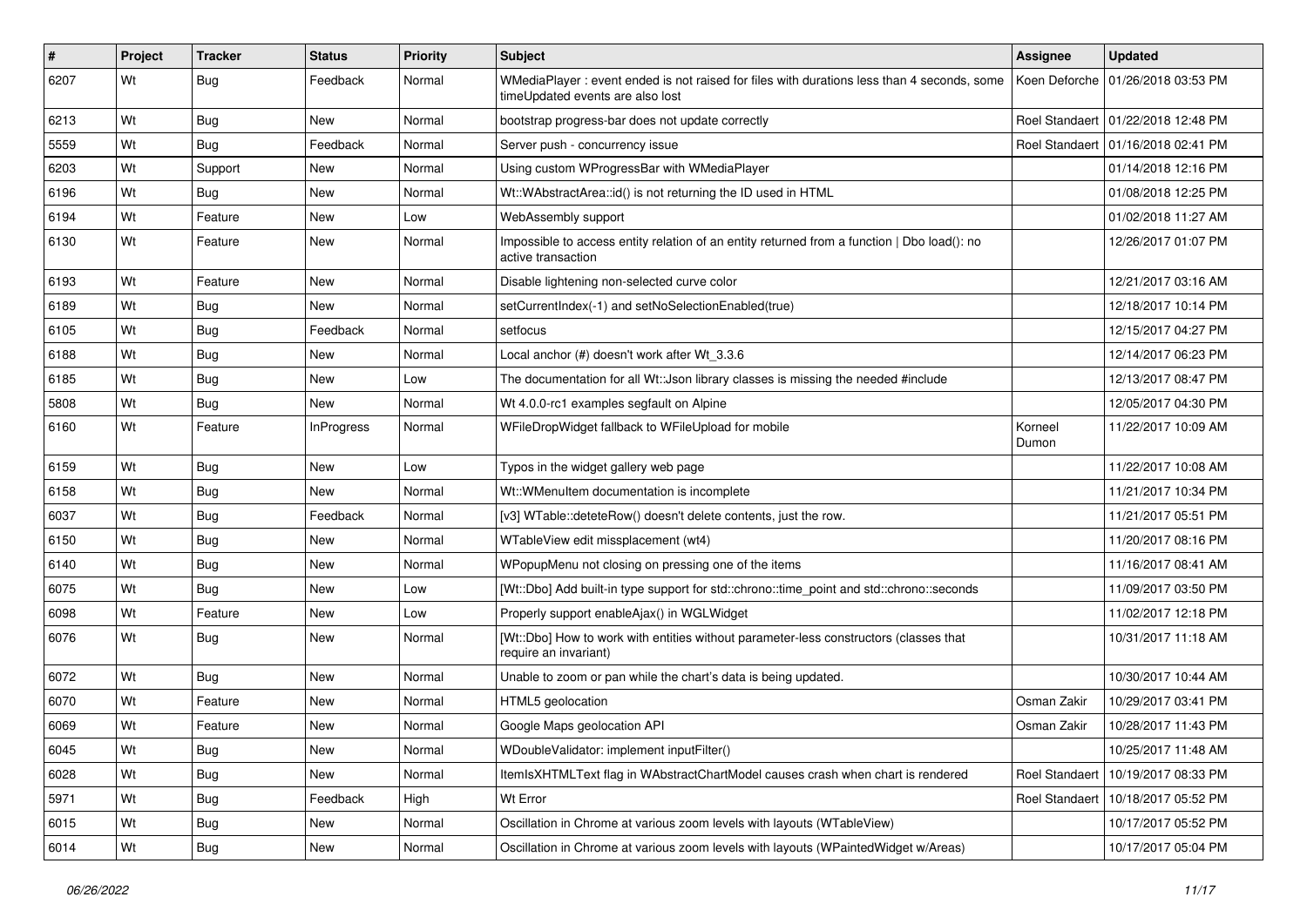| $\vert$ # | Project | <b>Tracker</b> | <b>Status</b>     | Priority | Subject                                                                                                 | <b>Assignee</b>         | <b>Updated</b>                       |
|-----------|---------|----------------|-------------------|----------|---------------------------------------------------------------------------------------------------------|-------------------------|--------------------------------------|
| 5963      | Wt      | Support        | New               | Normal   | HTTPS server in wthttpd - Error: failed to select ciphers for cipher list                               | Wim Dumon               | 10/03/2017 07:40 PM                  |
| 5962      | Wt      | Bug            | New               | Normal   | Properly support toggling drag enabled/disabled on WAbstractItemView                                    |                         | 10/02/2017 06:58 PM                  |
| 5959      | Wt      | <b>Bug</b>     | New               | Low      | wt-homepage example source viewer expands then immediately collapses directories if<br>already selected |                         | 09/28/2017 09:40 PM                  |
| 5949      | Wt      | Support        | <b>New</b>        | Normal   | WPieChart lables are overlapping                                                                        |                         | 09/26/2017 12:05 PM                  |
| 5948      | Wt      | Support        | New               | Normal   | WTreeTable remains loading                                                                              |                         | 09/26/2017 11:58 AM                  |
| 5945      | Wt      | Bug            | New               | Normal   | WBoxLayout - WPieChart resizing does not work when nested into a WContainerWidget                       |                         | 09/25/2017 06:11 PM                  |
| 5943      | Wt      | Support        | <b>New</b>        | Normal   | Tutorials and Documentation - If possible, please improve                                               | Osman Zakir             | 09/21/2017 05:42 PM                  |
| 5914      | Wt      | Bug            | New               | High     | Wt internal error; code: undefined, description: b.find().get().lastChild is null                       |                         | Roel Standaert   09/18/2017 01:16 PM |
| 5913      | Wt      | <b>Bug</b>     | New               | Normal   | WFileUpload has a bug when placed in a WTemplateFormView                                                |                         | 09/14/2017 12:08 PM                  |
| 5768      | Wt      | Feature        | New               | Normal   | CMake: Export Wt package                                                                                | Konstantin<br>Podsvirov | 09/13/2017 12:07 PM                  |
| 5889      | Wt      | Bug            | <b>New</b>        | Normal   | WTreeView loooks bad after data update                                                                  |                         | 09/11/2017 12:40 PM                  |
| 5907      | Wt      | Bug            | New               | Low      | Update Ubuntu installation instructions.                                                                |                         | 09/10/2017 02:54 AM                  |
| 5906      | Wt      | Bug            | New               | Low      | CMAKE MINIMUM REQUIRED version is too low.                                                              |                         | 09/08/2017 12:05 PM                  |
| 5903      | Wt      | <b>Bug</b>     | New               | Normal   | Http::Client Racy with abort behaviour                                                                  |                         | 09/01/2017 10:29 PM                  |
| 5829      | Wt      | Bug            | New               | Normal   | WFormModel::FieldMap with "const char*" key                                                             |                         | 08/31/2017 01:34 PM                  |
| 5881      | Wt      | Bug            | New               | Normal   | --ssl-prefer-server-ciphers option not documented                                                       |                         | 08/31/2017 01:00 PM                  |
| 5902      | Wt      | Bug            | New               | Normal   | WAxisSliderWidget: Bumping one handler to the edge affects another handler.                             |                         | 08/31/2017 12:25 PM                  |
| 5901      | Wt      | Bug            | New               | Normal   | WAxisSliderWidget works incorrectly when the chart is hidden.                                           |                         | 08/31/2017 12:06 PM                  |
| 5892      | Wt      | <b>Bug</b>     | <b>New</b>        | Normal   | wt4 compilation failed with gcc 4.9                                                                     |                         | 08/31/2017 11:50 AM                  |
| 5900      | Wt      | Bug            | New               | Normal   | Context menu disappears in treeview-dragdrop example                                                    |                         | 08/29/2017 06:01 PM                  |
| 5888      | Wt      | Support        | New               | Normal   | Wt blog rss-feed suggest wrong subscribe address                                                        |                         | 08/23/2017 03:16 PM                  |
| 5882      | Wt      | Bug            | New               | Normal   | WTableView with BootstrapTheme v2 doesn't render all rows (ep.2)                                        |                         | 08/19/2017 01:07 AM                  |
| 5865      | Wt      | Support        | New               | Normal   | Adding and Removing Rules with WCssStyleSheet                                                           |                         | 08/17/2017 12:30 PM                  |
| 5835      | Wt      | Bug            | <b>New</b>        | High     | SHA1 is recommended as a suitable password hashing method                                               |                         | 08/11/2017 04:32 PM                  |
| 5872      | Wt      | Support        | New               | Normal   | OAuth2 authentication using oauth.wt.exe sample                                                         |                         | 08/11/2017 11:43 AM                  |
| 5870      | Wt      | Support        | New               | Normal   | Auth1.C sample doesn't authenticate (3.3.7)                                                             |                         | 08/10/2017 03:46 PM                  |
| 5838      | Wt      | <b>Bug</b>     | Feedback          | Normal   | Error on empty WComboBox (on 3.3.7)                                                                     |                         | 08/09/2017 02:31 PM                  |
| 5766      | Wt      | Support        | New               | Low      | Possible failure in WDialog::setMaximumSize documentation                                               |                         | 07/12/2017 05:00 PM                  |
| 5797      | Wt      | <b>Bug</b>     | New               | Normal   | Wt 4: Cannot build Dbo separately                                                                       |                         | 07/10/2017 01:42 PM                  |
| 5779      | Wt      | <b>Bug</b>     | New               | Low      | Errors in documentation for WLengthValidator                                                            |                         | 06/26/2017 02:15 PM                  |
| 5776      | Wt      | <b>Bug</b>     | <b>InProgress</b> | Normal   | Two second startup delay with default bootstrap without javascript                                      |                         | Koen Deforche   06/22/2017 02:13 PM  |
| 5770      | Wt      | <b>Bug</b>     | New               | Normal   | Error during chart rendering                                                                            |                         | 06/16/2017 10:47 AM                  |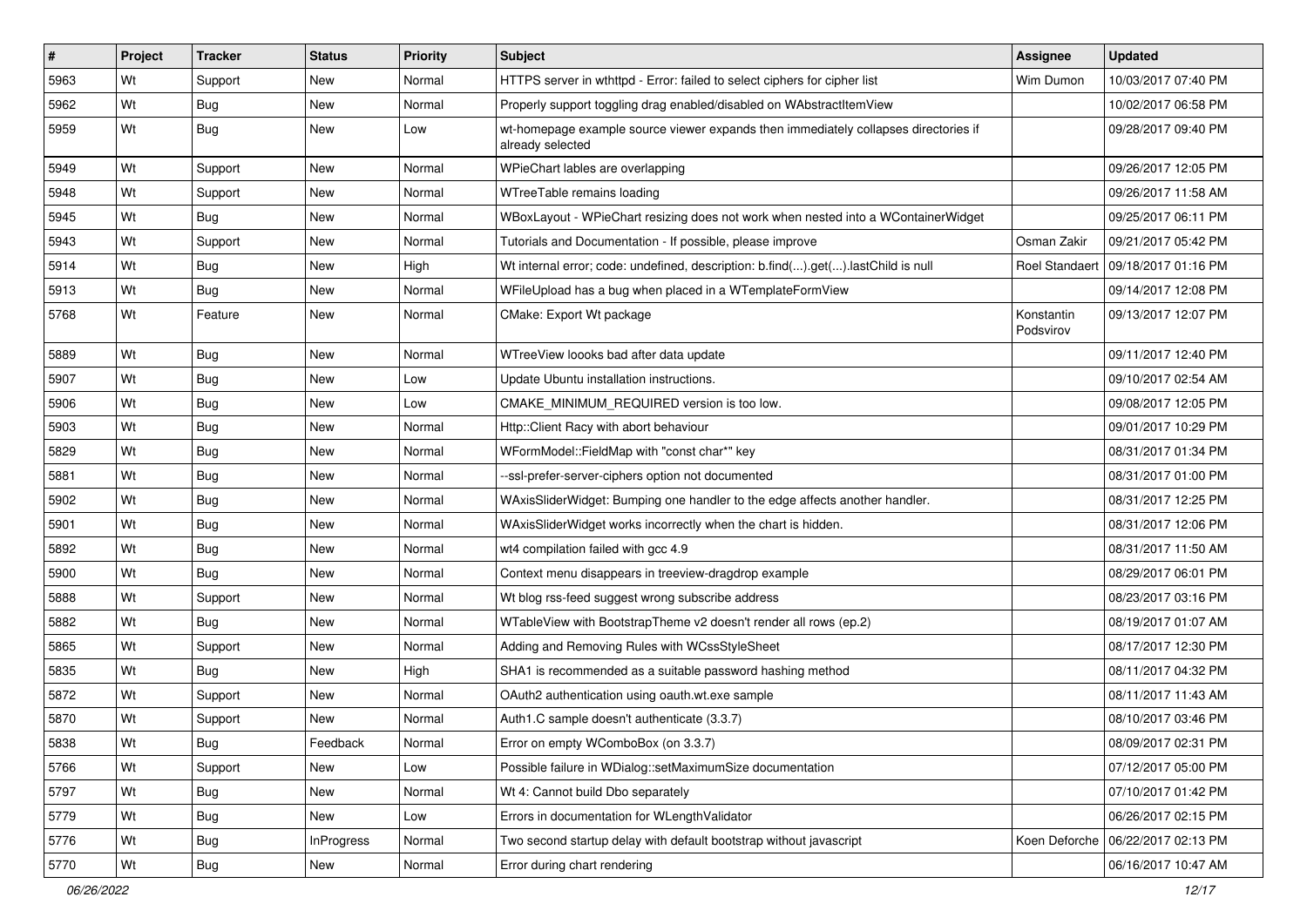| $\sharp$ | Project | <b>Tracker</b> | <b>Status</b>     | <b>Priority</b> | <b>Subject</b>                                                                      | Assignee              | <b>Updated</b>        |
|----------|---------|----------------|-------------------|-----------------|-------------------------------------------------------------------------------------|-----------------------|-----------------------|
| 5765     | Wt      | <b>Bug</b>     | New               | Normal          | WDialog with percentage based initial size is not resizeable by user                |                       | 06/14/2017 04:19 PM   |
| 5755     | Wt      | Feature        | New               | Normal          | Google Maps geolocation API                                                         | Osman Zakir           | 06/08/2017 02:00 PM   |
| 5753     | Wt      | Support        | New               | Normal          | img tag problem in XHTMLUnsafeText                                                  |                       | 06/08/2017 12:40 AM   |
| 5741     | Wt      | <b>Bug</b>     | Feedback          | Normal          | Segfault when WDatePicker destructor is called                                      |                       | 06/06/2017 03:30 PM   |
| 5748     | Wt      | Feature        | New               | Normal          | Update wthttpd section in Features page on Wt website                               |                       | 06/06/2017 01:39 PM   |
| 5747     | Wt      | Feature        | New               | Normal          | Advertise WResouce and Http::Request::pathInfo()                                    |                       | 06/06/2017 11:48 AM   |
| 5746     | Wt      | Feature        | New               | Normal          | Add a configuration option for wthttpd to set expiration duratio                    |                       | 06/05/2017 10:58 AM   |
| 3707     | Wt      | Support        | Feedback          | Normal          | I don't know why I'm getting: [error] "Wt: decodeSignal(): signal 's7' not exposed" | Wim Dumon             | 05/26/2017 09:46 PM   |
| 5714     | Wt      | Feature        | New               | Normal          | Support for running the server in the main thread only                              |                       | 05/19/2017 10:13 AM   |
| 1518     | Wt      | Feature        | New               | Low             | Wt::Mail connect to remote SMTP Server                                              |                       | 05/18/2017 10:44 AM   |
| 5685     | Wt      | Feature        | New               | Normal          | Add a Logo to the navigation bar                                                    |                       | 04/28/2017 12:28 PM   |
| 5674     | Wt      | Feature        | New               | Normal          | Multiple series for WAxisSliderWidget.                                              |                       | 04/24/2017 12:53 PM   |
| 3910     | Wt      | Feature        | New               | Normal          | Windows binaries for MinGW                                                          |                       | 04/18/2017 11:45 AM   |
| 5657     | Wt      | Feature        | New               | Normal          | HTTP client requests with futures or something similar?                             |                       | 04/14/2017 05:46 PM   |
| 5649     | Wt      | Feature        | New               | Normal          | Add an API to WIOService to cancel scheduled tasks                                  | <b>Roel Standaert</b> | l 04/11/2017 01:26 PM |
| 5643     | Wt      | Feature        | New               | Normal          | Consider suppressing some VC++ warnings to have a cleaner build output              | Wim Dumon             | 04/07/2017 06:10 PM   |
| 5640     | Wt      | Feature        | New               | Normal          | Add methods to contruct WSslCertificate from a file or data in memory               |                       | 04/04/2017 04:41 PM   |
| 5597     | Wt      | Bug            | <b>InProgress</b> | Normal          | setTransient on WPopupWidget not effective on iOS                                   | Michiel<br>Derhaeg    | 04/03/2017 03:35 PM   |
| 5339     | Wt      | Bug            | Feedback          | Normal          | Json:: Value comparision operator always returns true                               | André Jacobs          | 04/03/2017 12:44 PM   |
| 4974     | Wt      | <b>Bug</b>     | Feedback          | Normal          | WLoadingIndicator does not show up when using WebSockets                            | <b>Roel Standaert</b> | 04/03/2017 10:57 AM   |
| 5637     | Wt      | Bug            | New               | Normal          | Using Wt::Dbo cause MySQL prepared statement leak                                   |                       | 03/31/2017 06:34 PM   |
| 5624     | Wt      | Bug            | New               | Normal          | WApplication::bind() documentation is misleading about WServer::post()              |                       | 03/26/2017 12:49 PM   |
| 5604     | Wt      | Feature        | New               | Normal          | Document undocumented WServer member functions                                      |                       | 03/26/2017 12:04 PM   |
| 5622     | Wt      | <b>Bug</b>     | New               | Normal          | WPainter draws ellipses as 360 degree arcs, which is not the same                   |                       | 03/24/2017 03:30 PM   |
| 5618     | Wt      | Feature        | New               | Normal          | Multirow features in Wt Tableview                                                   | Koen Deforche         | 03/23/2017 03:11 AM   |
| 5617     | Wt      | Feature        | New               | High            | PostgreSQL notify system                                                            | Koen Deforche         | 03/23/2017 03:06 AM   |
| 5606     | Wt      | Feature        | Feedback          | Low             | $c++$ exceptions                                                                    |                       | 03/21/2017 11:53 AM   |
| 5587     | Wt      | Feature        | New               | Normal          | WCartesianChart should honor WAxis::titleOffset() if specified                      |                       | 03/08/2017 05:02 PM   |
| 5585     | Wt      | <b>Bug</b>     | New               | Normal          | PayPal description is not showing                                                   | Koen Deforche         | 03/06/2017 08:21 PM   |
| 5584     | Wt      | <b>Bug</b>     | New               | Normal          | Wt::Http::Client abort() documentation incomplete                                   |                       | 03/03/2017 12:24 PM   |
| 5230     | Wt      | Feature        | New               | Normal          | WFileUpload cancel()                                                                |                       | 03/02/2017 02:59 PM   |
| 5227     | Wt      | <b>Bug</b>     | New               | Normal          | Websocket connection failures cause excessive retries                               |                       | 02/27/2017 11:37 PM   |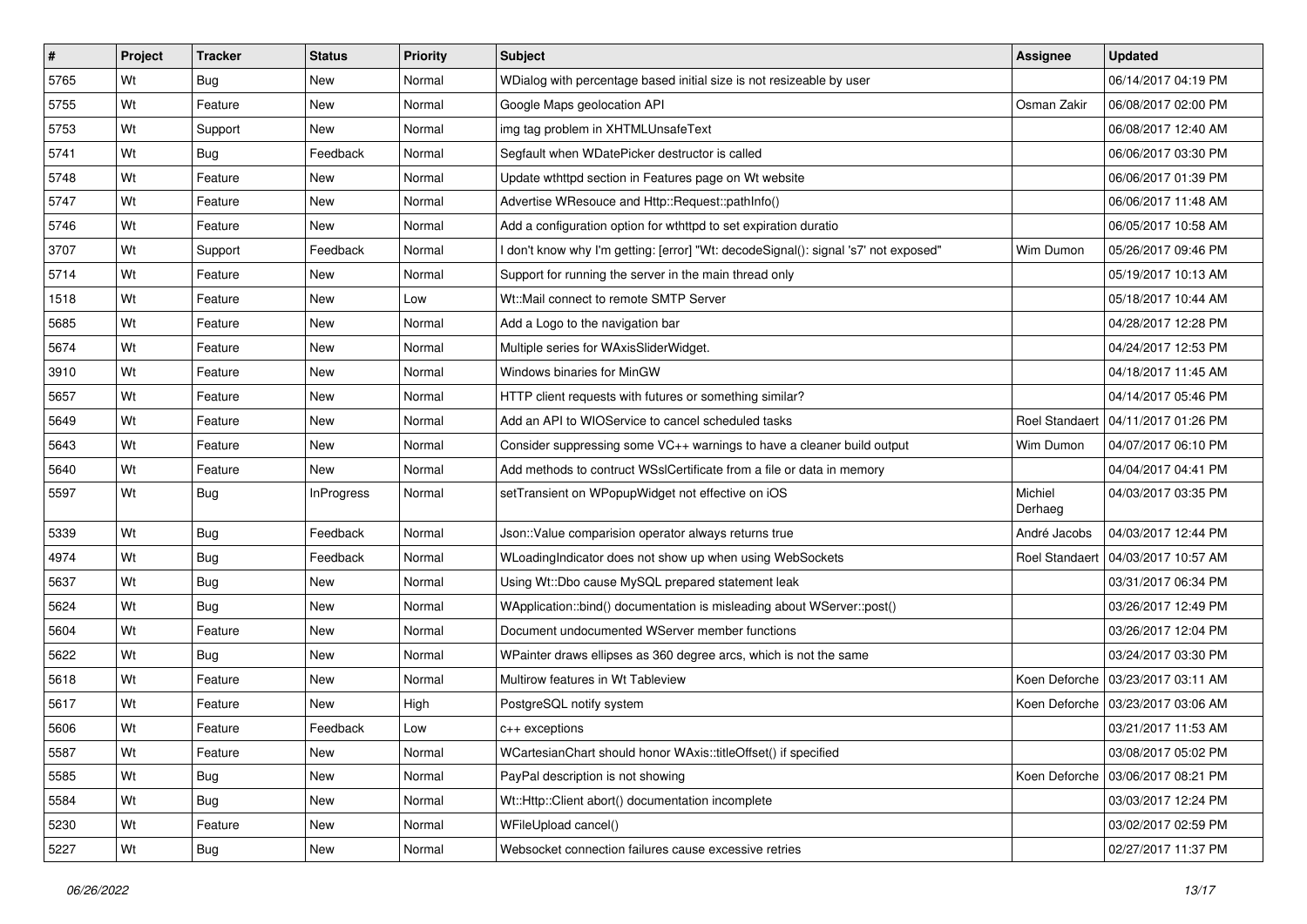| #    | <b>Project</b> | <b>Tracker</b> | <b>Status</b>     | Priority | <b>Subject</b>                                                                                                                            | Assignee              | <b>Updated</b>                      |
|------|----------------|----------------|-------------------|----------|-------------------------------------------------------------------------------------------------------------------------------------------|-----------------------|-------------------------------------|
| 5555 | Wt             | Bug            | <b>InProgress</b> | Urgent   | WVBoxLayout WMediaPlayer                                                                                                                  | <b>Roel Standaert</b> | 02/27/2017 07:15 PM                 |
| 5544 | Wt             | Feature        | <b>New</b>        | Normal   | Real-time telemetry plots                                                                                                                 |                       | 02/23/2017 11:05 AM                 |
| 4656 | Wt             | Feature        | <b>InProgress</b> | Low      | Touch event handling in Wt widgets                                                                                                        | Michiel<br>Derhaeg    | 02/22/2017 10:39 AM                 |
| 5552 | Wt             | Feature        | <b>New</b>        | Low      | setMaximumTextSize(int) support in WPushButton                                                                                            |                       | 02/15/2017 05:20 AM                 |
| 5223 | Wt             | Feature        | New               | Normal   | WTableView: Set maximum amount of rendered rows instead of height                                                                         |                       | 02/15/2017 03:35 AM                 |
| 5551 | Wt             | Bug            | <b>New</b>        | Normal   | WResource doesn't receive http patch / Wt::Http::Client doesn't support sending patch                                                     |                       | 02/12/2017 11:13 PM                 |
| 5494 | Wt             | Support        | New               | Normal   | Binary size doubled with recent version of Wt                                                                                             |                       | 01/19/2017 05:06 PM                 |
| 5473 | Wt             | Support        | New               | High     | performance issues with nested wcontainerwidgets and calling removeWidget for all inner<br>widgets                                        |                       | 01/03/2017 06:07 PM                 |
| 5461 | Wt             | Bug            | Feedback          | High     | Wt:: WidgetSet mode does not handle page refresh                                                                                          |                       | 12/11/2016 03:23 PM                 |
| 5390 | Wt             | Bug            | Feedback          | Normal   | Calendar widget shows up after calling WDateEdit::setHidden(false)                                                                        | André Jacobs          | 11/28/2016 05:35 PM                 |
| 4380 | Wt             | Feature        | <b>InProgress</b> | Normal   | WTableView: support for multiple column sorting                                                                                           | <b>Roel Standaert</b> | 11/10/2016 12:01 AM                 |
| 5290 | Wt             | Bug            | Feedback          | Normal   | beginRemoveRows (const WModelIndex &parent, int first, int last)                                                                          |                       | Koen Deforche   11/09/2016 05:23 PM |
| 5411 | Wt             | Support        | <b>New</b>        | Normal   | Using the Wt::WColor::fromHSL and toHSL.                                                                                                  |                       | 11/08/2016 03:05 PM                 |
| 5402 | Wt             | Feature        | New               | Normal   | Wt::Dbo support for PostgresSQL NOTIFY/LISTEN                                                                                             |                       | 11/06/2016 06:13 PM                 |
| 5400 | Wt             | Feature        | New               | Normal   | Wt::Dbo::backend::Mysqlconnection secured connection using SSL/TLS to a MySql server                                                      |                       | 11/04/2016 02:23 PM                 |
| 5343 | Wt             | Support        | Feedback          | Normal   | Wt::WTable headers                                                                                                                        | Koen Deforche         | 10/28/2016 07:01 PM                 |
| 5123 | Wt             | Support        | Feedback          | Normal   | <b>WTableView Column headers</b>                                                                                                          | Koen Deforche         | 10/27/2016 06:01 PM                 |
| 5353 | Wt             | Bug            | <b>New</b>        | Normal   | Widget Gallery "Integration example" has some issues with validation                                                                      |                       | 10/20/2016 07:46 PM                 |
| 5350 | Wt             | Bug            | New               | Normal   | boost 1.62 and exception: Error (asio): set option: Bad file descriptor                                                                   |                       | 10/18/2016 11:55 AM                 |
| 5341 | Wt             | Support        | New               | Normal   | <b>WTableCell focus lost</b>                                                                                                              |                       | 10/13/2016 07:06 PM                 |
| 5337 | Wt             | Feature        | Feedback          | Normal   | WMatrix::translate support 3D                                                                                                             |                       | 10/13/2016 06:17 PM                 |
| 5338 | Wt             | Bug            | New               | Normal   | GoogleMap usage without Internet connection                                                                                               |                       | 10/13/2016 12:21 PM                 |
| 5324 | Wt             | Bug            | New               | Normal   | Win32 binary releases: include .lib files for openssl                                                                                     | Wim Dumon             | 10/06/2016 12:56 AM                 |
| 5307 | Wt             | Feature        | New               | Normal   | Possibility of setting a different thread_pool count for main process and session processes,<br>or detect if I'm a session process or not |                       | 09/29/2016 04:55 PM                 |
| 5298 | Wt             | Bug            | <b>New</b>        | Normal   | WGoogleMap does not use google_api_key where needed                                                                                       |                       | 09/29/2016 12:01 AM                 |
| 5265 | Wt             | Bug            | New               | Normal   | A WMessageBox with Fade animation can fail to hide when dismissed while animating-in.                                                     |                       | 09/19/2016 09:24 PM                 |
| 5264 | Wt             | Feature        | New               | Normal   | Usage of Wt::WString::trn() throughout the Wt library                                                                                     |                       | 09/16/2016 03:49 PM                 |
| 5256 | Wt             | <b>Bug</b>     | New               | Normal   | Linking errors with Pre-built binaries for Visual Studio                                                                                  | Wim Dumon             | 09/09/2016 05:46 PM                 |
| 5254 | Wt             | <b>Bug</b>     | New               | Low      | Widgetgallery closeable tab display/function issue on direct URL access to<br>navigation/tab-widget                                       |                       | 09/08/2016 06:09 PM                 |
| 5238 | Wt             | Support        | New               | Normal   | Wt Reference                                                                                                                              |                       | 09/05/2016 11:42 PM                 |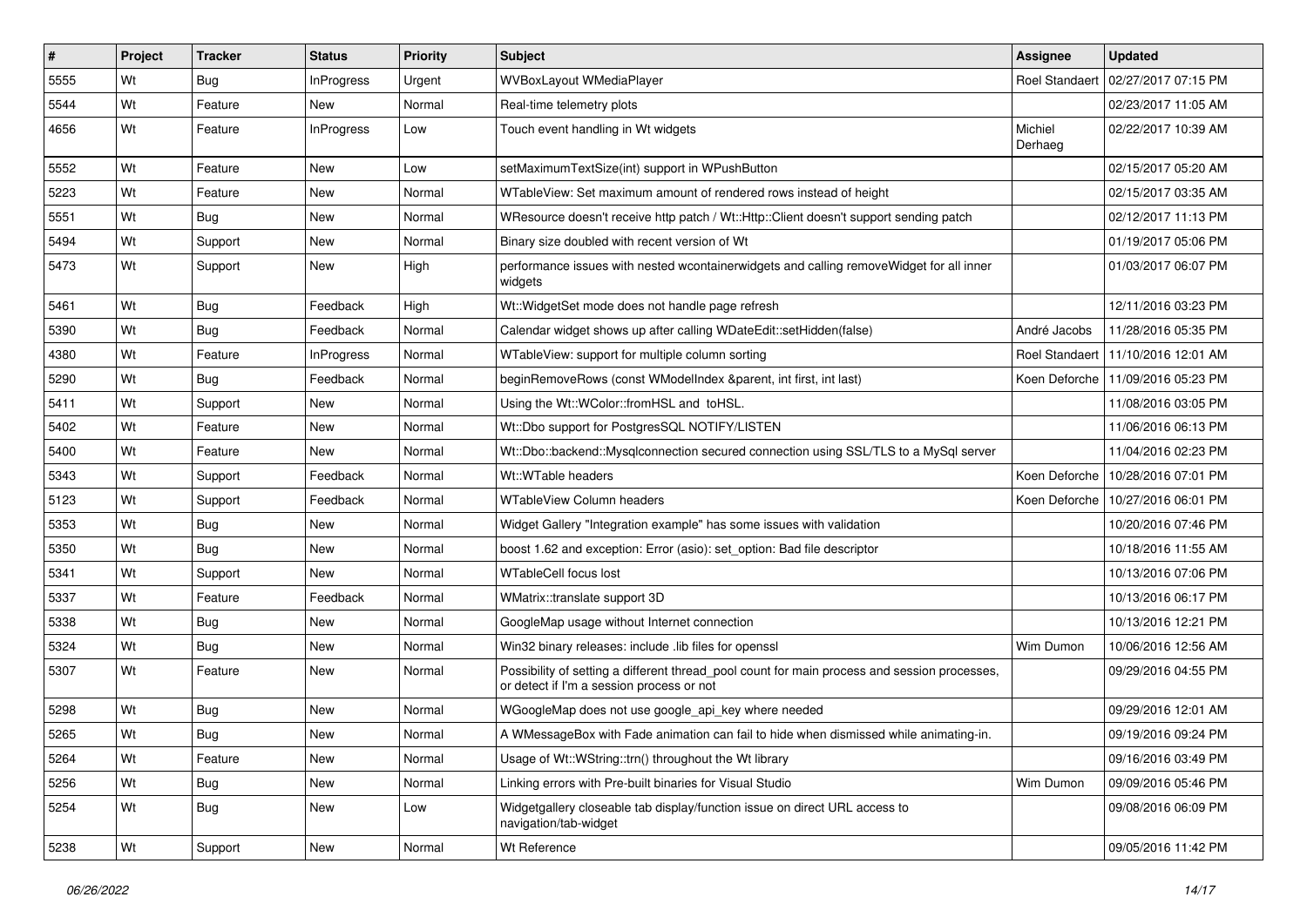| #    | Project | <b>Tracker</b> | <b>Status</b>     | <b>Priority</b> | Subject                                                                                                               | <b>Assignee</b>       | <b>Updated</b>                       |
|------|---------|----------------|-------------------|-----------------|-----------------------------------------------------------------------------------------------------------------------|-----------------------|--------------------------------------|
| 5236 | Wt      | <b>Bug</b>     | Feedback          | Normal          | [error] "WCartesianChart: setAutoLayout(): device does not have font metrics (not even<br>server-side font metrics)." |                       | 09/05/2016 01:33 PM                  |
| 5234 | Wt      | Bug            | New               | Normal          | [wt-3.3.6] TreeView & WSortFilterProxyModel                                                                           |                       | 09/02/2016 05:10 PM                  |
| 5226 | Wt      | Support        | <b>New</b>        | Normal          | Navigation Bar with Bootstrap                                                                                         |                       | Diego Nóbrega   08/30/2016 12:36 PM  |
| 5222 | Wt      | <b>Bug</b>     | New               | Normal          | WPopupMenu does not open anymore                                                                                      |                       | 08/23/2016 11:10 AM                  |
| 5221 | Wt      | Bug            | New               | Normal          | Draggable list                                                                                                        |                       | 08/22/2016 05:04 PM                  |
| 5168 | Wt      | Support        | Feedback          | Normal          | PopUpwindow                                                                                                           |                       | 08/08/2016 01:41 PM                  |
| 5166 | Wt      | Support        | New               | Normal          | InternalPathChanges                                                                                                   |                       | 08/04/2016 03:44 PM                  |
| 5132 | Wt      | Support        | Feedback          | Normal          | LDAP pass through authentication                                                                                      |                       | Koen Deforche   08/04/2016 03:18 PM  |
| 5153 | Wt      | Support        | Feedback          | Normal          | Get ID of a database object                                                                                           |                       | Koen Deforche   08/03/2016 02:32 PM  |
| 5140 | Wt      | Bug            | New               | Normal          | Binaries of WPdfRenderer on 3.3.6                                                                                     |                       | 07/28/2016 12:53 PM                  |
| 5133 | Wt      | <b>Bug</b>     | New               | Normal          | Dbo tutorial                                                                                                          |                       | 07/27/2016 05:18 PM                  |
| 4936 | Wt      | <b>Bug</b>     | Feedback          | Normal          | Dbo backend reconnect and reentract statement exception                                                               | <b>Roel Standaert</b> | 07/13/2016 05:36 PM                  |
| 5078 | Wt      | Support        | Feedback          | Normal          | Using a non-modal dialogue in a Table View Delegate                                                                   |                       | Koen Deforche   07/11/2016 02:50 PM  |
| 5039 | Wt      | <b>Bug</b>     | <b>New</b>        | High            | bug in WRasterImage-skia.C occurs in 3.3.6 RC 2                                                                       | Wim Dumon             | 07/06/2016 09:33 PM                  |
| 4950 | Wt      | Bug            | Feedback          | Normal          | Render latin characters using WPdfRenderer                                                                            |                       | Koen Deforche 07/05/2016 02:07 PM    |
| 4948 | Wt      | Feature        | <b>InProgress</b> | Normal          | WPanel collapse icons hard coded                                                                                      |                       | Roel Standaert   07/05/2016 02:04 PM |
| 4890 | Wt      | Support        | Feedback          | Normal          | Scrolling many WPaintedWidgets and chrome 50 performance regression                                                   |                       | Roel Standaert   06/27/2016 12:33 PM |
| 4991 | Wt      | Feature        | New               | Normal          | <b>Reset URL Parameters</b>                                                                                           |                       | 06/22/2016 05:05 PM                  |
| 4923 | Wt      | Bug            | Feedback          | Normal          | WLineEdit                                                                                                             |                       | Roel Standaert   06/16/2016 12:44 PM |
| 4977 | Wt      | <b>Bug</b>     | New               | Low             | jPlayer is obsolete                                                                                                   |                       | 06/16/2016 12:07 AM                  |
| 4976 | Wt      | <b>Bug</b>     | Feedback          | Normal          | OpenSSL 1.1.0 support                                                                                                 |                       | 06/15/2016 01:15 PM                  |
| 4952 | Wt      | Support        | New               | Low             | How to add HSTS header to response                                                                                    |                       | 06/09/2016 03:12 PM                  |
| 4855 | Wt      | Support        | Feedback          | Normal          | drawText issue                                                                                                        |                       | Yoika Ghysens   05/24/2016 02:07 PM  |
| 4924 | Wt      | Bug            | Feedback          | Normal          | WApplication                                                                                                          |                       | Koen Deforche   05/20/2016 04:13 PM  |
| 4925 | Wt      | Feature        | <b>New</b>        | Normal          | WTreeView setAlternatingRowColors                                                                                     |                       | Koen Deforche   05/20/2016 10:56 AM  |
| 4909 | Wt      | Feature        | New               | Normal          | CanvasPainter needs a 'clearRect()' method                                                                            |                       | 05/12/2016 02:22 PM                  |
| 4900 | Wt      | Support        | New               | High            | VS2010 binaries of 3.3.5                                                                                              |                       | 05/09/2016 12:58 PM                  |
| 4893 | Wt      | <b>Bug</b>     | Feedback          | High            | Compilation failure against libboost-regex                                                                            |                       | Koen Deforche   05/05/2016 08:12 PM  |
| 4733 | Wt      | <b>Bug</b>     | Feedback          | Normal          | WSuggestionPopup does not fire WFormWidget 'changed' signal                                                           |                       | Yoika Ghysens   05/03/2016 12:20 PM  |
| 3654 | Wt      | Support        | InProgress        | Normal          | Unhandled exception occurs when running some Wt example as ISAPI in IIS 8.                                            | Wim Dumon             | 04/22/2016 05:06 AM                  |
| 4856 | Wt      | <b>Bug</b>     | Feedback          | Normal          | Can anyone help me with my problem resizing images?                                                                   |                       | 04/14/2016 01:21 PM                  |
| 4841 | Wt      | Support        | New               | High            | Please help I'm badly stuck!                                                                                          |                       | 04/02/2016 10:57 AM                  |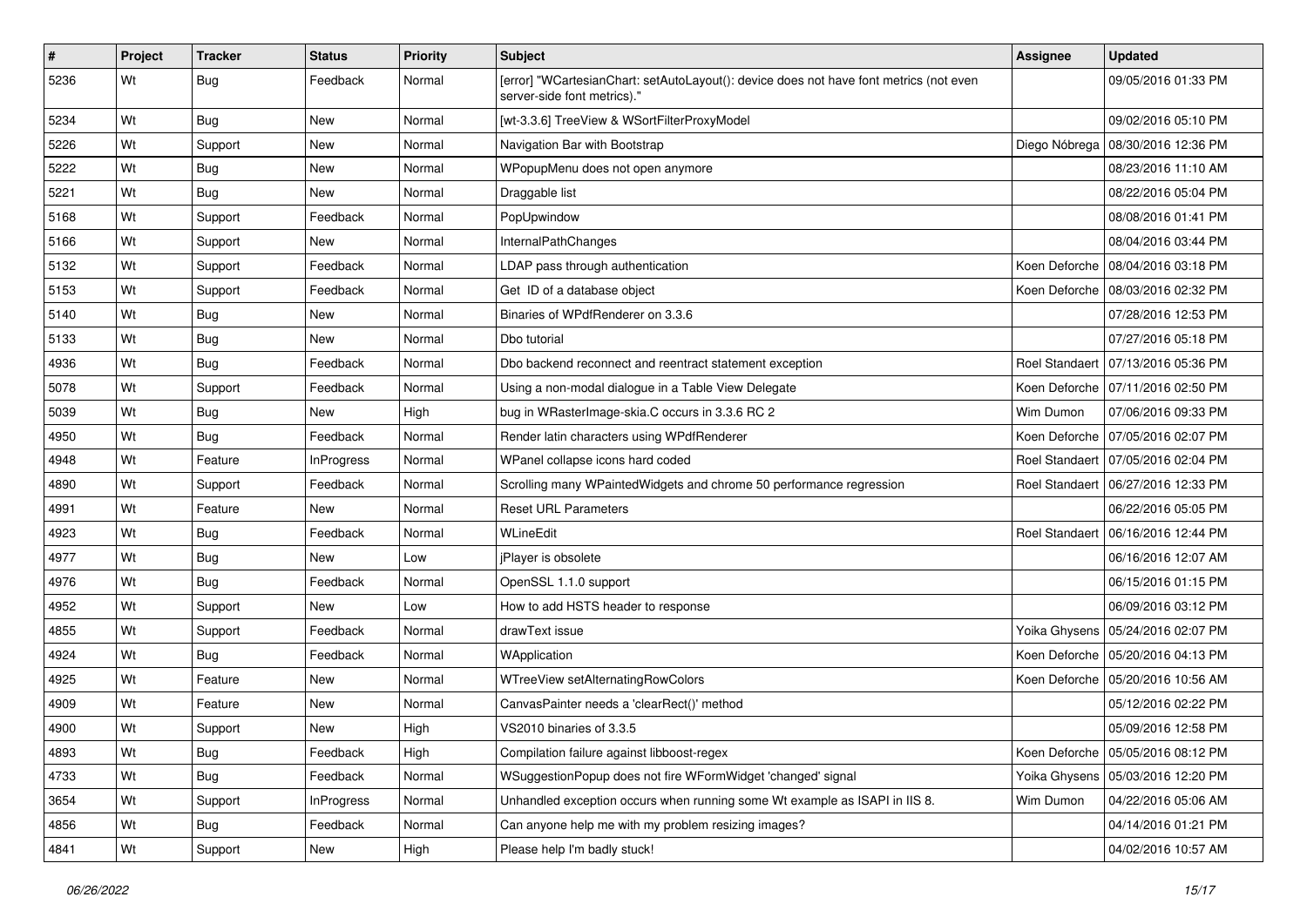| #    | Project    | <b>Tracker</b> | <b>Status</b>     | <b>Priority</b> | <b>Subject</b>                                                                                                                                                                 | <b>Assignee</b> | <b>Updated</b>                      |
|------|------------|----------------|-------------------|-----------------|--------------------------------------------------------------------------------------------------------------------------------------------------------------------------------|-----------------|-------------------------------------|
| 4830 | Wt         | Support        | Feedback          | High            | Can anyone help me resize images?                                                                                                                                              |                 | 04/01/2016 05:05 AM                 |
| 4838 | Wt         | Support        | New               | Normal          | Supports browsers                                                                                                                                                              |                 | 03/31/2016 11:09 PM                 |
| 4836 | Wt         | <b>Bug</b>     | New               | Low             | Deprecated use of std::auto ptr in WRandom                                                                                                                                     |                 | 03/30/2016 03:46 PM                 |
| 4790 | Wt         | <b>Bug</b>     | Feedback          | Normal          | Wt::WObject::addChild() bug                                                                                                                                                    | Koen Deforche   | 03/21/2016 02:34 PM                 |
| 4793 | Wt         | Bug            | New               | Low             | Compiler warning                                                                                                                                                               |                 | 03/08/2016 11:27 AM                 |
| 4751 | Wt         | Support        | <b>InProgress</b> | Immediate       | Hi Everyone! Can you help me install?                                                                                                                                          | Wim Dumon       | 03/02/2016 09:49 AM                 |
| 4766 | Wt         | Bug            | Feedback          | Normal          | setBorder doesn't affect WCheckBox                                                                                                                                             | Koen Deforche   | 03/01/2016 09:15 PM                 |
| 4780 | Wt         | Feature        | New               | Normal          | Querying Dbo:: weak ptr flushes dirty objects (specific logic)                                                                                                                 |                 | 02/29/2016 06:28 PM                 |
| 4726 | Wt         | <b>Bug</b>     | Feedback          | Normal          | [wt-3.3.5] WStackedWidget does not span its current widget when an WAnimation is used                                                                                          | Koen Deforche   | l 02/19/2016 11:55 AM               |
| 4750 | Wt         | Bug            | Feedback          | Normal          | WTabWidget::setTabEnabled behavior changed                                                                                                                                     |                 | 02/19/2016 09:43 AM                 |
| 4755 | Wt         | Support        | New               | Normal          | Problem with CMake find the correct libraries when cross compiling Wt                                                                                                          |                 | 02/18/2016 05:52 PM                 |
| 4669 | Wt         | <b>Bug</b>     | Feedback          | Normal          | Error build from source github                                                                                                                                                 |                 | 01/31/2016 04:40 PM                 |
| 4700 | Wt         | Feature        | New               | Normal          | Some suggestions for WTemplateFormView and WFormModel                                                                                                                          |                 | 01/26/2016 03:54 PM                 |
| 4676 | <b>JWt</b> | Bug            | Feedback          | Normal          | eu.webtoolkit.jwt.WtServlet\$BoundSession throwing not serializable error when running on<br>appengine.                                                                        |                 | 01/22/2016 12:18 PM                 |
| 4658 | Wt         | Feature        | New               | Normal          | Layout managers: support CSS flexbox as implementation                                                                                                                         |                 | 01/12/2016 11:33 AM                 |
| 4655 | Wt         | Feature        | Feedback          | Normal          | Out of date turtorials, exaple crashes, you want community to grow or die                                                                                                      |                 | 01/11/2016 06:59 PM                 |
| 4657 | Wt         | <b>Bug</b>     | Feedback          | Normal          | Returning 404 code in Wt app                                                                                                                                                   | Koen Deforche   | 01/11/2016 06:30 PM                 |
| 4592 | Wt         | <b>Bug</b>     | New               | Normal          | The Bat email client shows corrupted subject of a message sent by Wt::Mail::Client                                                                                             |                 | 01/11/2016 06:28 PM                 |
| 3400 | Wt         | Feature        | Feedback          | Normal          | Wt::Dbo::field() with prefix                                                                                                                                                   |                 | Koen Deforche   01/07/2016 07:50 PM |
| 4654 | Wt         | Feature        | New               | High            | Hide the native browse button from WFileUpload as it seems to become uglier and uglier<br>each year and provide a better looking modern, flexible, customizable control on top |                 | 01/07/2016 02:49 AM                 |
| 4597 | Wt         | <b>Bug</b>     | Feedback          | Normal          | WAudio, missing argument for timeUpdated and volumeChanged events                                                                                                              |                 | 01/01/2016 07:49 PM                 |
| 3141 | Wt         | Feature        | InProgress        | Normal          | dropzone implementation                                                                                                                                                        | Koen Deforche   | 01/01/2016 06:39 PM                 |
| 4579 | Wt         | Support        | Feedback          | Normal          | Wt 3.3.4 with boost 1.59 compiled with clang version 3.5.0 builds, but tests fail                                                                                              |                 | 12/31/2015 12:44 PM                 |
| 4642 | Wt         | Bug            | New               | Normal          | WAnimation doesn't work in WPopupMenu                                                                                                                                          |                 | 12/29/2015 05:54 AM                 |
| 4629 | Wt         | <b>Bug</b>     | Feedback          | Normal          | WTableView / QueryModel doesn't show all rows (stops at row 54782)                                                                                                             |                 | 12/18/2015 05:37 PM                 |
| 4630 | Wt         | Feature        | New               | Normal          | Custom foreign key names                                                                                                                                                       |                 | 12/18/2015 02:05 PM                 |
| 4534 | Wt         | Bug            | Feedback          | High            | Wt crashes                                                                                                                                                                     |                 | Koen Deforche   11/30/2015 09:56 AM |
| 3382 | Wt         | Feature        | New               | Normal          | WApplication::oldInternalPath()                                                                                                                                                |                 | 11/24/2015 10:29 PM                 |
| 4585 | Wt         | Feature        | New               | Normal          | Dbo reentrant queries                                                                                                                                                          |                 | 11/23/2015 07:24 PM                 |
| 4554 | Wt         | Support        | Feedback          | Normal          | Authorization lost on opening multiple tabs at the same time                                                                                                                   |                 | 11/20/2015 05:39 PM                 |
| 4571 | Wt         | Support        | New               | High            | Handle Key Press Globally                                                                                                                                                      |                 | 11/16/2015 01:47 PM                 |
| 4570 | Wt         | <b>Bug</b>     | New               | Normal          | RTL support for WNavigationBar (and WMenu)                                                                                                                                     |                 | 11/16/2015 06:44 AM                 |